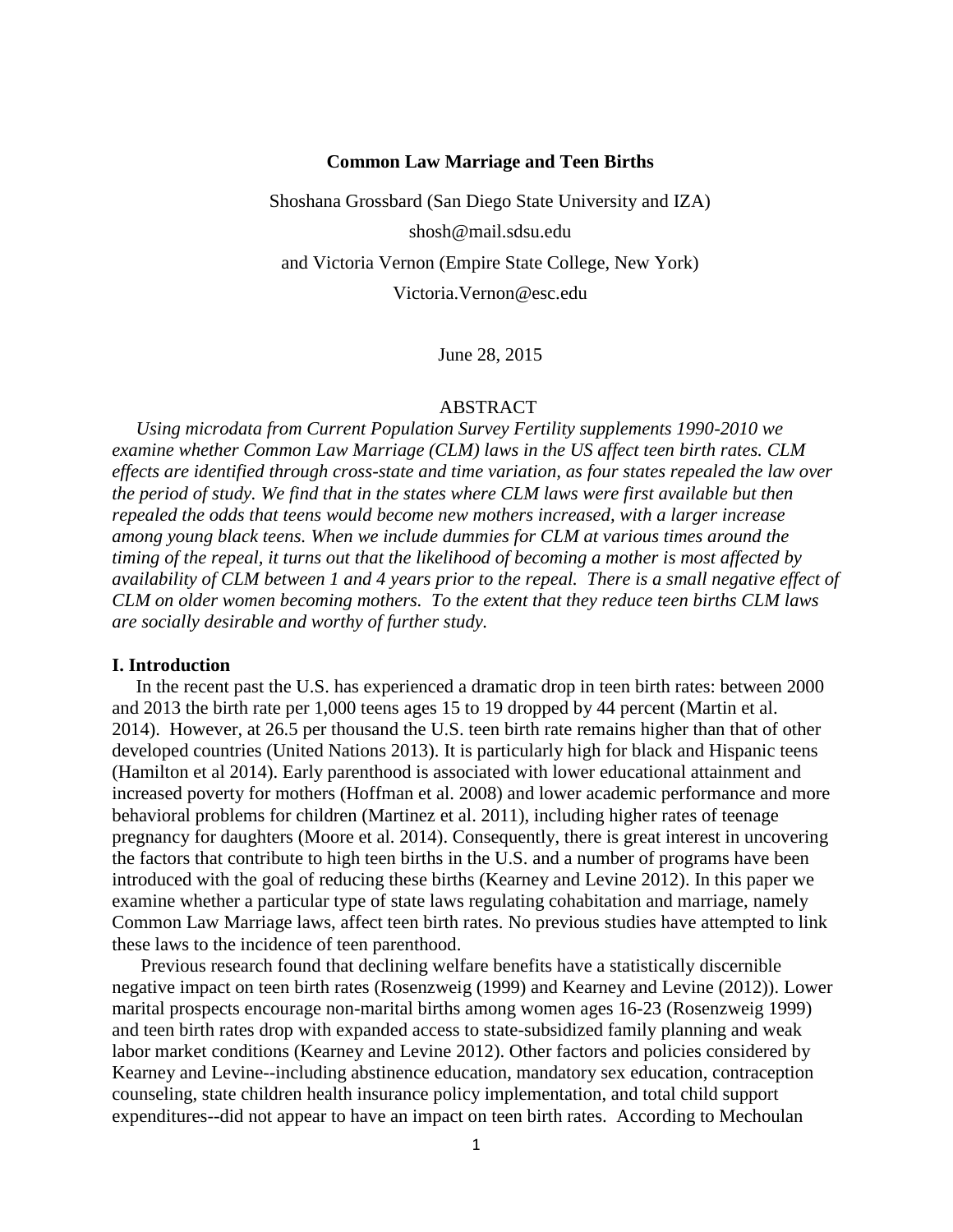(2011) higher rates of black male incarceration are associated with lower odds of non-marital teenage motherhood among young black women. Some of the factors influencing overall birth rates may also affect teen births rates, and research has shown that overall birth rates are negatively affected by house prices (Dettling and Kearney 2011), availability of abortions (Levine et al. 1999), and culture (Fernández and Fogli 2009).

Closest to the focus of our research are studies of the effect of divorce laws on overall fertility. Laws liberalizing divorce have been shown to lead to a reduction in fertility (Stevenson 2007 and Drewianka 2008 in the U.S. and Bellido and Marcen 2014 in Europe). Since pregnant teens are rarely married previous studies of how divorce laws affect non-marital fertility are particularly relevant: Drewianka (2008) and Bellido and Marcen (2014) report that in both the U.S. and Europe the introduction of unilateral divorce laws led to permanent drops in nonmarital fertility (including births to cohabiting couples) while it only led to transitory drops in marital fertility, resulting in an increase in the ratio of marital to non-marital births. Using a sample of close to 20 different legal regimes Ekert-Jaffe and Grossbard (2008) found that the likelihood of an unpartnered birth was lower when a country or province had community property laws guiding division of assets in case of dissolution. However, such laws had less of an impact on the likelihood that a teen had a child while being out-of-couple.

US states with CLM laws offer their heterosexual residents the option of being considered as married by living together and holding themselves out as spouses by calling each other husband and wife in public, using the same last name, filing joint tax returns, or declaring their marriage on applications, leases, birth certificates and other documents. As of 2014 such common-law marriage (CLM) laws were effective in 11 states--Alabama, Colorado, Iowa, Kansas, Montana, New Hampshire (posthumously for purposes of inheritance), Oklahoma, Rhode Island, South Carolina, Texas, and Utah--as well as in the Navajo Nation and the District of Columbia. CLM does not require a ceremony or a license. Once established, CLM is like a regular marriage, and it requires an official divorce in case of dissolution. Cohabiting couples who have a child are almost certainly considered married in a CLM state. In CLM states teenagers who started cohabiting below the legal age of marriage (18 in most states) could possibly claim they are married after they turn 18, especially if they have a child with their partner.<sup>1</sup>

Data availability on CLM is a problem. There is virtually no official data on CLM marriages published by state or local governments, even though some counties encourage residents to register their CLMs. The internet contains a lot of information and legal advice for couples about CLM, so we know it is practiced. An indication of CLM's prevalence is that about one hundred legal CLM–related judgments were issued each decade in each state at the federal level (Lind, 2008). We are assuming that the state residents are familiar with the law.

We analyze micro data on US-born men and women age 15 to 25 from CPS June Fertility Supplements 1990-2010. Over the period covered by our data CLM was abolished by Ohio (1991), Idaho (1996), Georgia (1997), and Pennsylvania (2005), thus providing us with a quasiexperiment when testing effects of CLM laws.

In previous research we found that CLM laws had a negative impact on couple formation: where and when CLM is available men and women ages 18 to 35 were less likely to live in couples (Grossbard and Vernon 2014). Couples are often formed with the purpose of starting a family, and families are often formed as a consequence of unplanned pregnancy. Cohabitation and having a child together is a ground for cohabitants to claim marriage unilaterally according

 $\overline{\phantom{a}}$ 

<sup>1</sup> In Nebraska the legal age of marriage is 19. All states require parental consent for minors age 16-18 and minors age 14- 15 require permission from Juvenile Court. See www.usmarriagelaws.com/search/united\_states/teen\_marriage\_laws/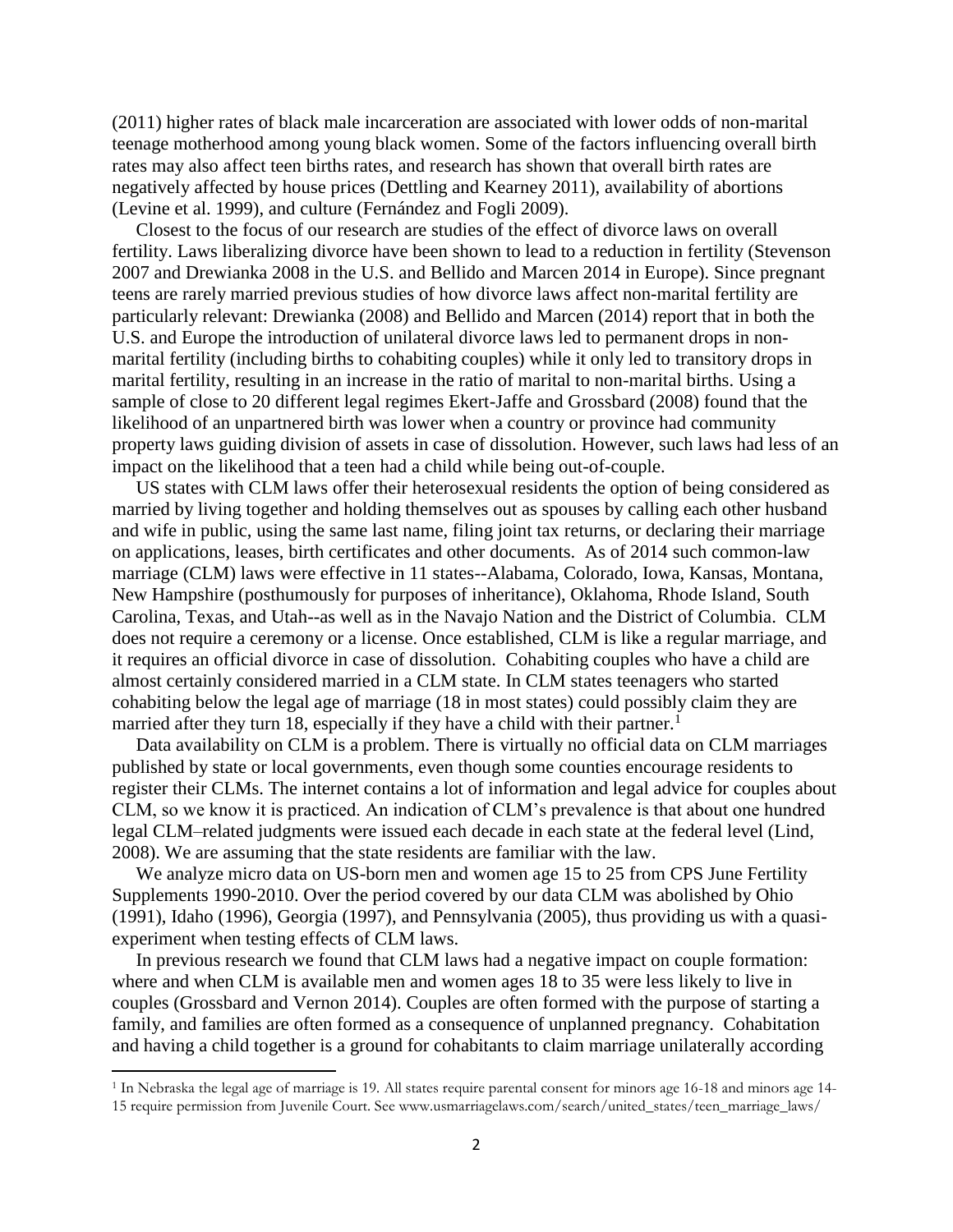to Common Law Marriage laws. Therefore it is possible that if CLM laws reduce cohabitation they also lower birth rates.

In Section II we expand on the reasons why CLM laws may affect the likelihood that a woman becomes a mother, and how this is likely to vary with teen status, child parity, and ethnicity. The data and methods are presented in Sections III and IV, and results in Section V. We conclude that in the states where CLM laws were first available but then repealed the odds of becoming a new mother among young teens increased, with a larger increase among young black teens. Results for women ages 19 to 21 and 22 and 25 are more mixed. The laws thus seem socially desirable in view of the reduced teen birth rates they appear to be associated with.

# **II. CLM Laws, Teen Status and the Likelihood that a Woman is a Mother**

In the tradition of the New Home Economics (NHE) pioneered by Gary Becker (1960) and Jacob Mincer (1963) it is assumed that decisions regarding fertility are a function of costs and benefits. However, most economists analyzing fertility assume that the unit making decisions regarding births is a household. In contrast, in line with Ekert-Jaffe and Grossbard (2008) and Grossbard (2011), we assume that a woman makes that decision and that her decision is potentially tied to the decision on whether to have a child out-of-couple or after first becoming part of a couple.

*A decision-making model.* Consider a woman deciding on whether to give birth to a child or not. Her decision is related to other decisions, some of which more under her control than others. In the U.S. women tend to have control over whether to engage in sex with or without protection, to have an abortion, or to give their child for adoption. They may also decide on whether to have a child alone (*a*) or in couple. If in couple, they can chose between entering (non-marital) cohabitation (*co*) or marriage (*ma*) with a man or a woman. We assume heterosexuality and denote BR as the benefit to cost ratio of each of the three ways they can bring a child in the world.

There are three periods. In period zero the woman is making the decision regarding having a child in each relationship status that she may enter in period 1. The expected BR at time zero is

# (1)  $E(BR) = p_{co}E(BR_{co}) + p_{ma}BR_{ma} + p_{a}BR_{a}$ , where

 $\overline{\phantom{a}}$ 

*p* is the probability of each relationship in the first period and where  $p_{co} + p_{ma} + p_a = 1$ . Men's willingness to have a child and/or to form a couple with her will influence the decision. Having and raising a man's child is a form of Work-In-Household (WiHo) that a mother may supply to men (see Grossbard 2015). The potential benefits of being a mother include resources (monetary, in-kind, and caring time) that men are willing to provide their child's mother and that can be interpreted as payments for WiHo. As in Mincy, Grossbard and Huang (2005) women having children out-of-couple (as lone mothers) may also obtain some resources from the child's father; but fathers are expected to offer more benefits to mother and child if there is cohabitation, and even more if the couple is married. The higher the BR for cohabiting and married women relative to that for women living alone the more women are likely to give birth while being in couple rather than alone (Ekert-Jaffe and Grossbard 2008). <sup>2</sup>

<sup>&</sup>lt;sup>2</sup> Another law that could affect fertility via its effect on men's willingness to cohabit or marry is a law establishing unilateral divorce. Such law is likely to increase a single man's willingness to marry his unborn child's mother. In turn, a higher likelihood of marriage will make it more likely that a woman will choose marital fertility rather than its alternatives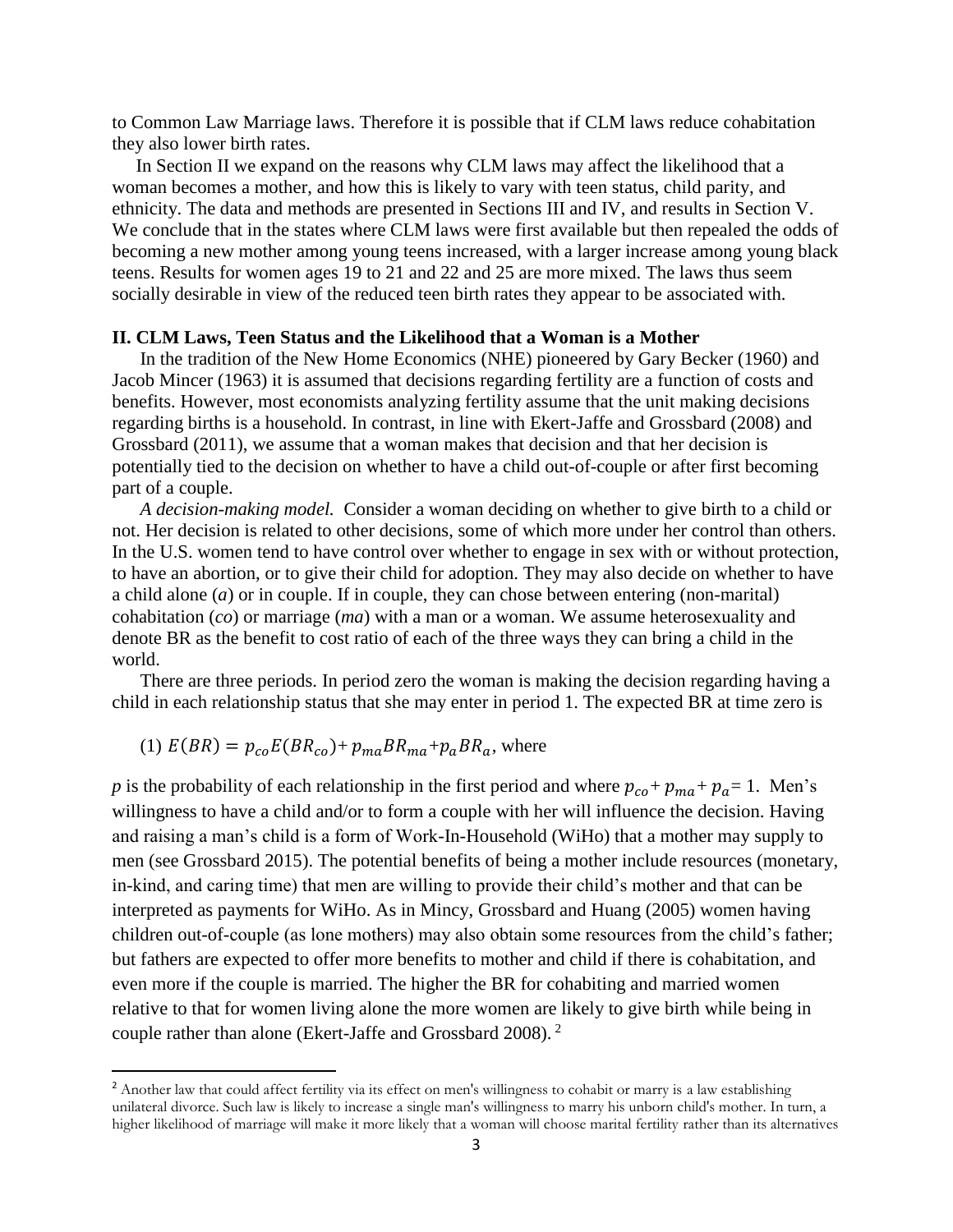Conditions in markets for WiHo supplied in cohabitation or marriage are given to the woman, influencing (1) the probabilities  $p_{co}$  and  $p_{ma}$  and (2) the ratio of estimated benefits to costs of being a mother in each couple form  $BR_{co}$  and  $BR_{ma}$ .

In period 2 it is assumed that (a) only one relationship switch is feasible: switching from cohabitation to marriage, and (b) BR varies depending on who initiates a switch from cohabitation to marriage. In equation 1 we included the expected benefit to cost ratio of becoming a cohabiting mother in period 1,  $E(BR_{co})$ , taking into account three possibilities in period 2: staying in cohabitation (*coco*), a switch to marriage preferred by the woman, possibly in conjunction with the man, (*comaf*), and a switch to marriage preferred by the man, *comam*.  $E(BR_{co})$  thus equals:

$$
(2) E(BR_{co}) = p_{coco} BR_{co} + p_{comaf} BR_{comaf} + p_{comam} BR_{comam}
$$

Replacing  $p_{coco}$  with  $[(1 - p_{comaf} - p_{comam})$  and  $E(BR_{co})$  in equation 1 with equation 2 we obtain that at time 0 a woman's expected benefit to cost ratio of having a child is:

(3)  $E(BR) = p_{co}[(1 - p_{comaf} - p_{comam})BR_{co} + p_{comaf} BR_{comaf} + p_{comam}]$  $BR_{comam}$ ] +  $p_{ma}BR_{ma}$ + $p_aBR_a$ 

The more men are willing to pay for women's mothering WiHo the higher the various Benefit to Cost ratios BR and the more a woman is likely to give birth.

Our focus is on the expected effect of CLM on the expected BR from becoming a mother. Accordingly, we differentiate equation 3 according to CLM and obtain:

(4)  $\partial E(BR)$  / $\partial CLM = p_{co}$  ( $\partial p_{comaf}/\partial CLM$ ) ( $BR_{comaf}$  -  $BR_{co}$ ) +  $p_{co}$  ( $\partial p_{comm}/\partial CLM$ ) ( $BR_{comm}$ -  $BR_{co}$ )  $+$  ( $\partial p_{co}/\partial CLM$ ) [ $E(BR_{co})$  -  $BR_{ma}$  -  $BR_a$  ]

l

The predicted effect of CLM on the BR of becoming a mother, and therefore the likelihood of giving birth, is composed of three terms. The first two terms include effects of CLM on the probability that someone will initiate a switch from cohabitation to marriage in period 2: these terms are expected to be positive since CLM laws make it easier to make such switches.

a/ the first term is expected to be *positive*: it contains the positive effect of CLM on  $p_{comaf}$ , a woman's preferred transition from cohabitation to marriage, and the difference between BR in a preferred state and a less preferred state (also a positive term).

b/ the second term is expected to be *negative* because the partial effect of CLM on a man's preferred transition from cohabitation to marriage is positive and from a woman's perspective  $(BR_{comm} - BR_{co})$  is negative.

c/ The third term includes the partial effect of CLM on  $p_{co}$ , the probability of cohabitation in the first period. This partial effect is expected to be negative to the extent that when CLM laws are applied there is potentially more to loose from cohabitation for men and women with

<sup>(</sup>no birth or non-marital fertility). This helps explain the finding that unilateral divorce laws led to a drop in the ratio of non-marital to marital births in the U.S. (Drewianka 2008) and Europe (Bellido and Marcen 2014). Drewianka's explanation for this finding was similar: unilateral divorce leads to lower costs of entering marriage.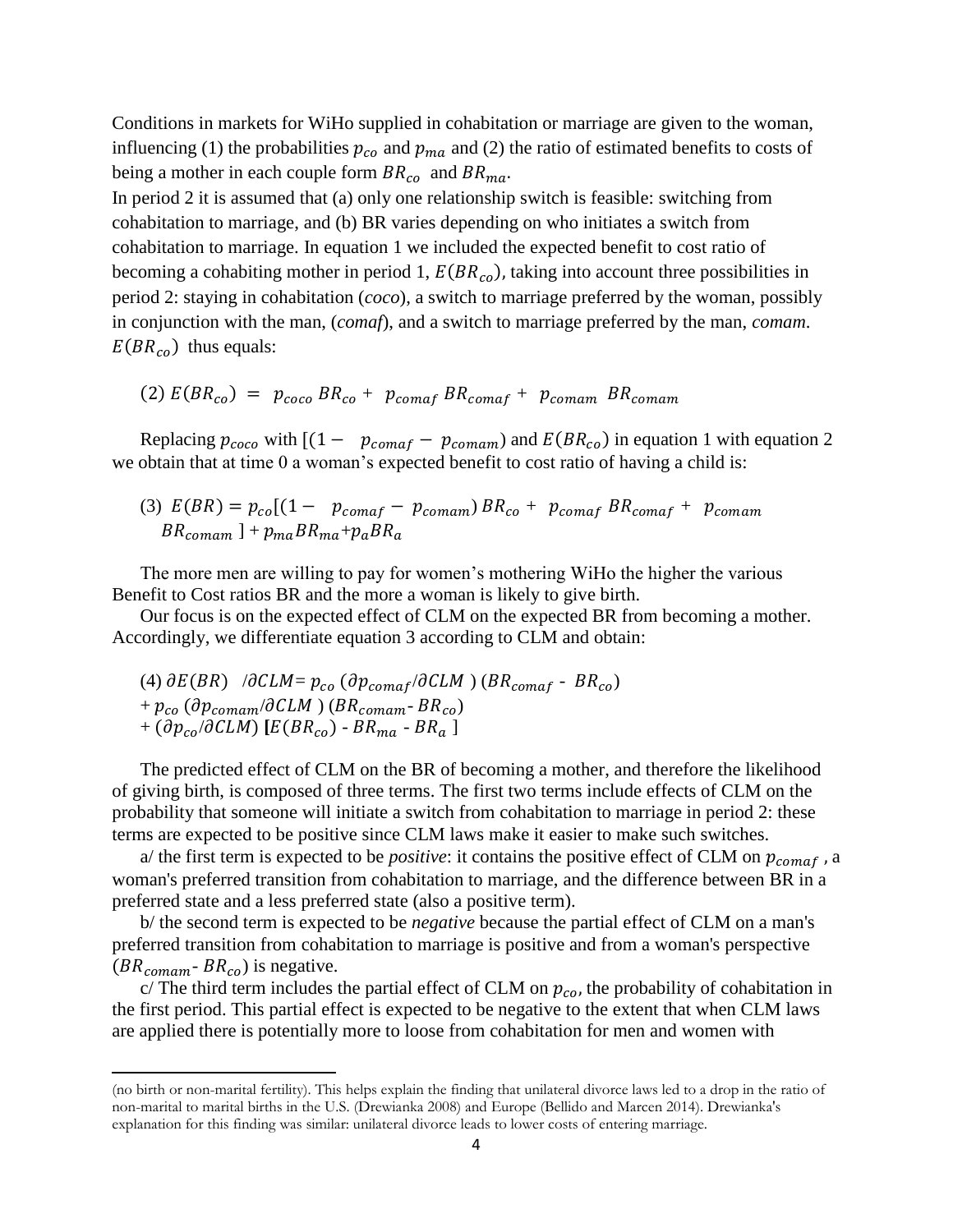expected incomes exceeding those of their partners. The term in square brackets is expected to be positive.

To the extent that terms b/ and c/ are negative as expected, and their absolute value exceeds that of positive term a/, the net effect of CLM on a woman's expected benefit to cost ratio of becoming a mother will be negative and CLM will be associated with fewer women becoming mothers.

Assuming that terms b/ and c/ dominate, it follows that:

# *Prediction 1. The availability of a CLM law reduces the likelihood that a woman gives birth.*

*Teens under 18.* Teens typically live with their parents, especially if they are younger than 18 and are not allowed to marry without parental consent (In all the states where CLM laws changed in the period under investigation that legal age for marriage was  $18.$ )<sup>3</sup> Therefore, in all legal regimes with a minimum age at marriage requirement, and relative to the marriage probability, women younger than 18 have a higher probability of cohabitation  $p_{co}$  in period 1 than women 18 or older. CLM in the case of these under-age women may have a larger negative effect on  $p_{co}$ and thus negative term c/ may be larger. Therefore,

*Prediction 2. CLM laws ruling the transition from cohabitation to marriage are more likely to have a negative effect on adolescent women's likelihood of becoming a mother than on that of older women.*

Women pregnant with their first child or considering conceiving their first child are more likely to live apart from their child's father than women who already have children. This is another case where there is a higher probability of choosing cohabitation in period 1. It follows that

*Prediction 3. The discouraging effect of CLM laws on the likelihood that women become first-time mothers is expected to be larger than these laws' effect on the likelihood that mothers have additional children.*

The more prevalent non-marital cohabitation in a particular group, i.e. the larger  $p_{co}$  in equation 4 for members of that group, the larger the predicted effect of CLM laws on the expected benefits to cost ratio of becoming a mother. Among blacks non-marital cohabitation is more common than among whites: among all couples living together, 17% are unmarried among blacks and 11% unmarried among whites (Vespa, Lewis and Keider 2013); Grossbard and Vernon (2014) find that relative to black women white women are twice as likely to be in couple. Therefore

*Prediction 4. Relative to their impact on white women CLM laws are expected to have more impact on the likelihood that black women become mothers.*

This black/white differential could also vary with how easy it is for black and white mothers to find adoptive parents for their child in case they prefer giving the child up for adoption.

 $\overline{\phantom{a}}$ 

<sup>&</sup>lt;sup>3</sup>The costs of cohabitation are also higher for individuals 18 or younger to the extent that education is compulsory until age 18 and parenthood interferes with high school completion.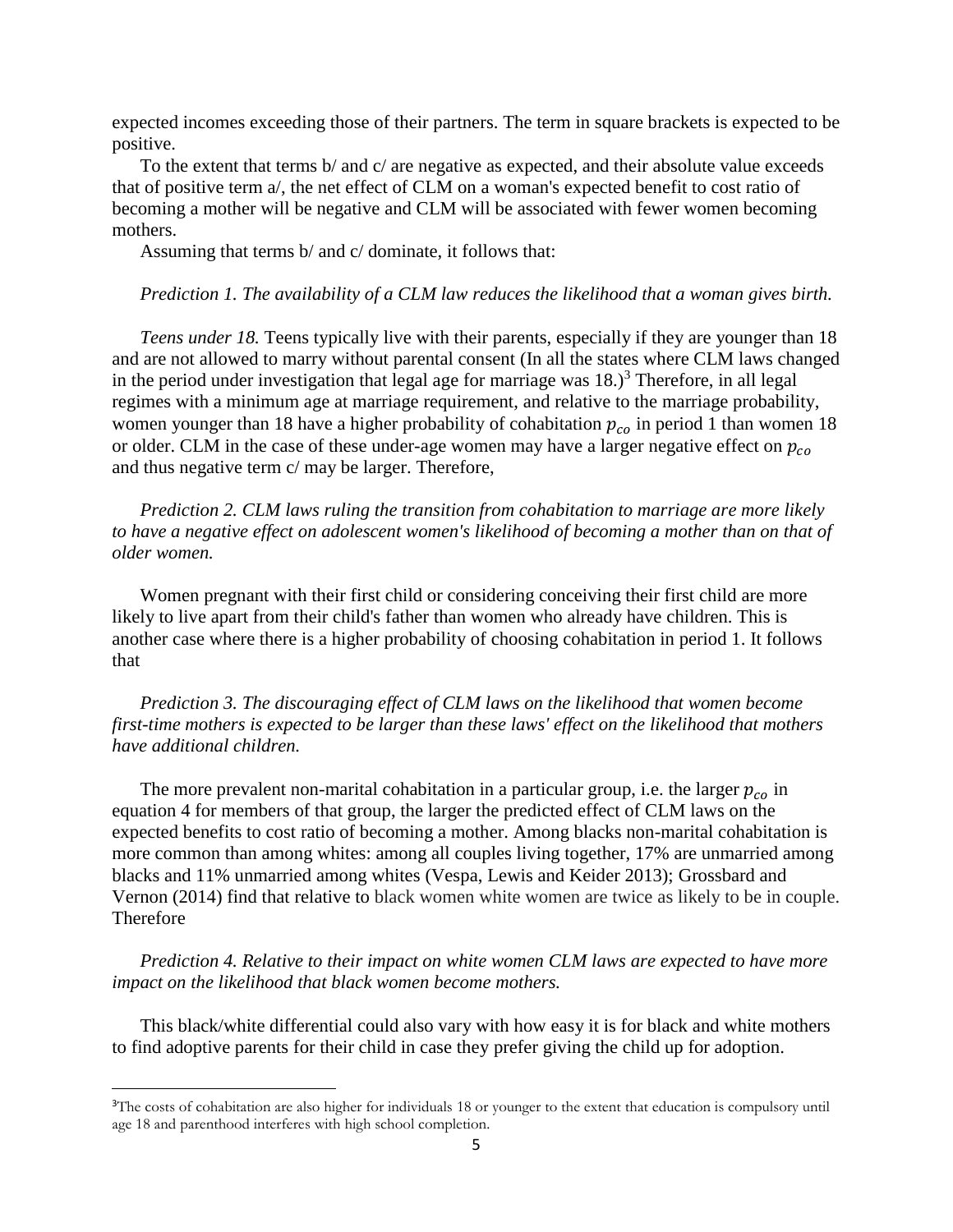#### **III. Data and Sample Means**

We analyze data on teen childbearing using microdata from the *June Fertility Supplements to the Current Population Surveys<sup>4</sup> (CPS)* This supplement is administered approximately every two years and is available for the years 1990, 1992, 1994, 1995, 1998, 2000, 2002, 2004, 2006, 2008, and 2010. The period covered spans the years during which 4 states abolished CLM: Ohio (October 1991), Idaho (1996), Georgia (1997), Pennsylvania (2005).

CPS and its June extracts are large nationally representative datasets that contain information on demographic characteristics of all family members, mother's age, number of children per woman and year and month of birth of the last child. One drawback of this supplement is that household income information is not available. We overcome this problem by including into our regressions the highest education level among household members for the youngest group of women age 15-18 who are likely to live with their families. In regressions for older women we rely on women's own education level indicators to approximate their income. Another drawback of CPS is that not all cohabiting couples can be identified prior to 2007. Before that year only relationships between household heads and their partners were recorded while other household members were assigned either married or single status, and before 1995 cohabiting partners were pooled with roommates. This precludes our analysis of partnered relationships among teen mothers.

We select women age 15-21,  $N = 71,030$ , with 4500-5000 records per year. The sample includes 42,106 adolescent girls age 15-18. Around 21-25% of the sample lives in CLM states in various years. Sample means are presented in Table 1. CLM states have a higher share of Hispanic teens, lower share of foreign-born. More of them live in central cities and come from less educated families. It can be seen that a higher share of teens in CLM states are mothers, a higher share of girls from CLM states had a child within the last calendar year. They are more likely to be married and to have been married before. Most differences by CLM status are statistically significant at 5%. In the regressions we report we excluded foreign-born respondents who account for about 5% of the sample. We expect them to be less aware of CLM laws. Results don't change much when we include the foreign-born.

Figure 1, Panel A, shows the share of girls ages 15-18 who became mothers in the 12 months prior to the survey, by ethnicity and CLM availability. The percentage is the highest, 10.8%, among Hispanic girls in CLM states and the lowest among non-Hispanic white girls in non-CLM states, 4.2%. Panel B shows similar statistics for girls ages 15-18 who became first-time mothers. The proportion of black girls in became first-time mothers in CLM states is considerably lower than that proportion in non-CLM states (2.2% versus 4.1%). Remarkably, while that proportion is almost the same for white and black teens ages 15-18 in CLM states it is almost 2.5 times higher for black young teens in non-CLM states than for their white counterparts.

Figure 2 shows trends in motherhood among women 15 to 18 for the four transition states. For each transition state we are considering up to 7 years prior to the repeal and up to 13 years after the repeal. No striking regularities are noticeable. The fact that data are only available (roughly) every two years helps explain the patterns.

# **IV. Empirical Strategy**

Our empirical strategy is to use the individual-level CPS data to estimate a series of models where *Y*, the outcome of interest, is a function of CLM and other determinants of a decision. For individual *i* from state *s* in year *t*, outcome *Y* is:

 $\overline{\phantom{a}}$ 

<sup>4</sup> https://cps.ipums.org/cps/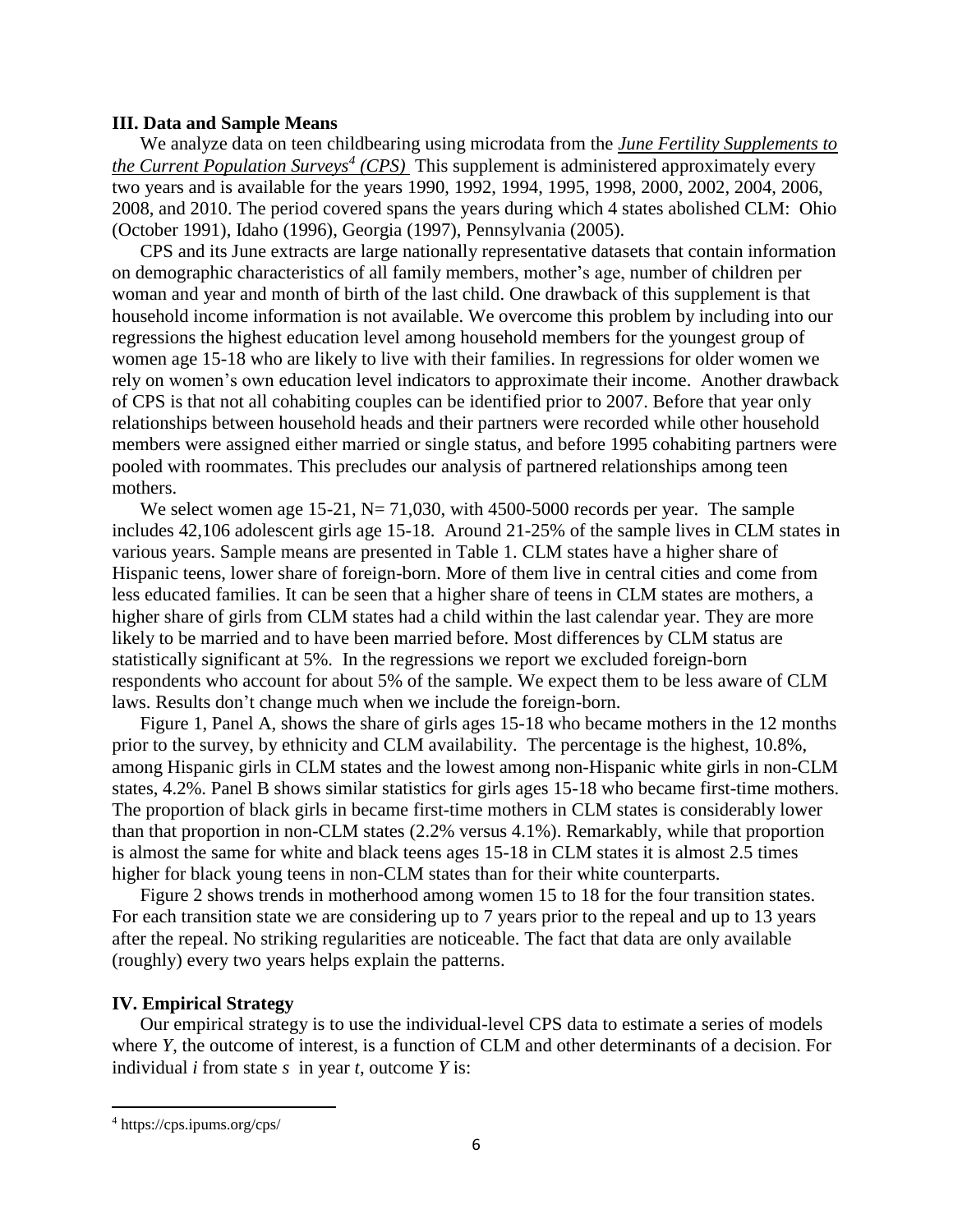(5)  $Y_{\text{ist}} = \alpha CLM_{\text{st-1}} + \beta X_{\text{ist}} + \beta Z_{\text{ist-1}} + \delta_s + \gamma_t + u_{\text{ist}}$ 

where *Y* is principally the probability that a woman had her first child in the last 12 months, i.e. that she is a first-time mother. We also estimate some regressions with *Y* defined as the probability that a woman had any child (first or next) in the last 12 months, for the purpose of comparison.

CLM, our variable of interest, indicates whether the state of residence recognized CLM in the previous year when the woman got pregnant; (*t-1*) stands for previous year, 6-18 month prior to the survey administered in June. Identification of a CLM effect arises through cross-state variation and variation over time as four states repealed CLM over the period examined. If the availability of CLM increases fertility, all other state and individual characteristics held constant, we will observe a positive coefficient  $\alpha$  in the equation for the probability of being a (new) mother. If CLM reduces the odds of becoming a mother, the corresponding coefficients will be negative.

 $\delta_s$  are state fixed effects to account for unobservable differences in economic, legal, demographic and cultural environment that may affect individual choices, such as laws regarding child custody, state abortion policies and religiosity;

 $\gamma_t$  are time dummies to capture the time trend; and

uijt are i.i.d. error terms.

 $\overline{\phantom{a}}$ 

The vector of individual demographic controls *X* consists of age dummies, dummies for black, Hispanic, Asian and other ethnicity, two indicators for metropolitan residence (central city and outside central city with non-metropolitan with non-identifiable as a reference group), and indicators for whether the respondent completed high school, some college or college degree (the youngest group excludes college degree dummies). In regressions for the youngest respondents we also include 3 dummies for the highest educational level in the household (no high school, college and graduate degree, with high school as a reference group) as a proxy for the missing incomes.

The vector of state-level controls *Z* include sex ratios calculated by respondents' age and ethnicity to reflect that most couples are formed between people of the same ethnicity, unemployment rate to account for economic conditions that may have had an impact on couple formation; log of median household income to capture aggregate economic conditions and the cost of living, the shares of black and Hispanic population, the share of adult population with a college degree and the log of maximum TANF benefits for a family of two as a proxy for welfare support for single mothers. State-level controls are from the year before *(t-1)* to match the timing when the birth decision was made by most women. Variable definitions and mean values are reported in Tables 1 and 2.<sup>5</sup>

In some versions of this model we also include interactions between CLM and black and CLM and Hispanic as well as three indicators for the two years immediately before the repeal of the law, 3-4 years before the repeal and two years after the repeal in transition states in order to examine whether anticipation of the law changes or the aftermath of the changes affect behavior.

<sup>5</sup> We have also tried including the following control variables: shares of black and Hispanic population, housing price index, the fraction of State House that is Democrat, the number of abortion providers per 100,000 females, and the number of male prisoners per 100,000 male population. None of these variables have a significant effect on the probability that the adolescent has a child with the exception of the male imprisonment rate which has a negative weakly significant impact. The same variable however has a positive impact on teen fertility at the state level, possibly because it is correlated with other risky behavior of teens.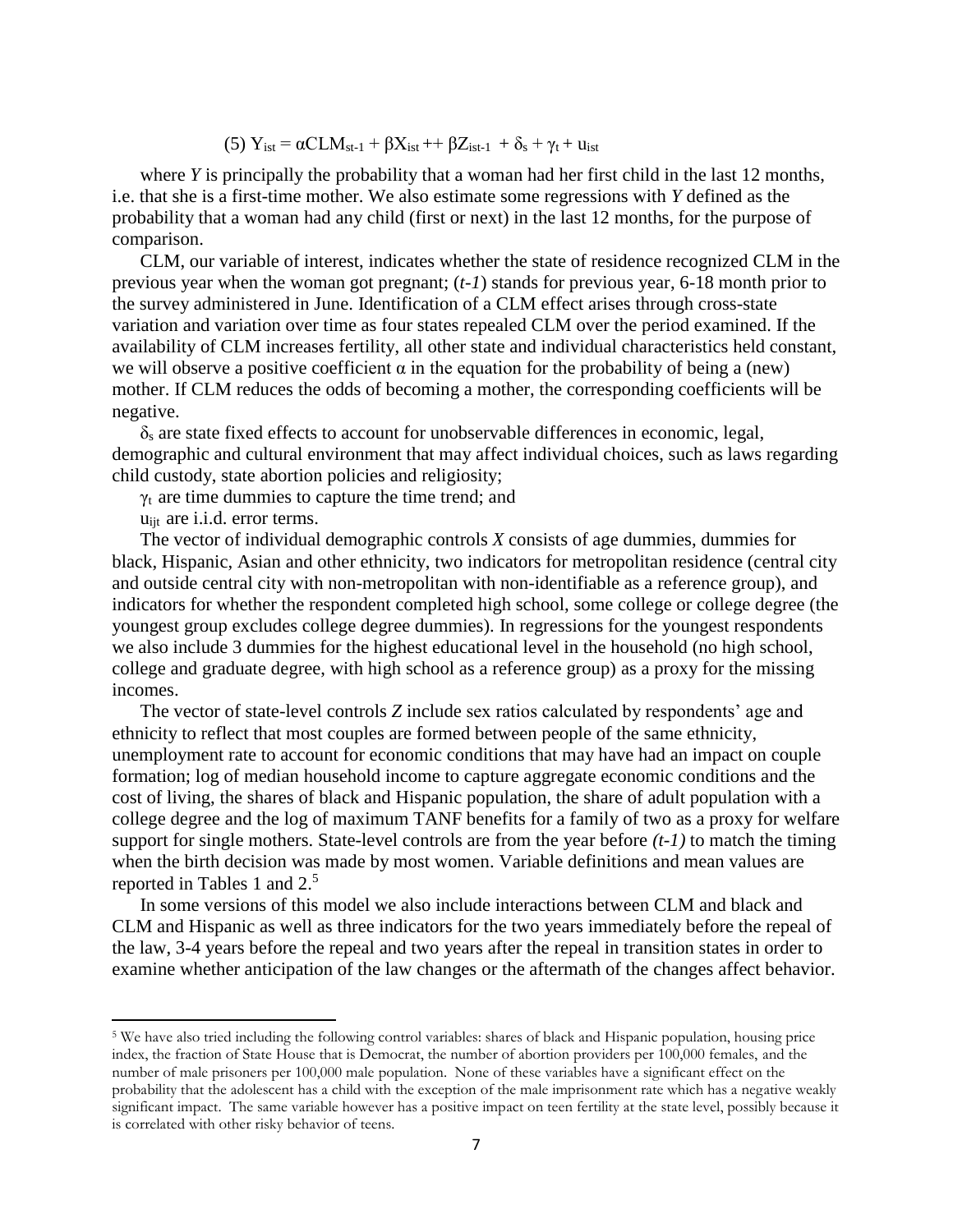(6) 
$$
Y_{ist} = \alpha 1 \, CLM_{st-1} + \alpha 2T_{st-2} + \alpha 3T_{st-4} + \alpha 4 \, T_{st+2} + \alpha 5 \, CLM_{st-1} * Black + \alpha 6 \, CLM_{st-1} * Hisp + \beta X_{ist} + \delta_s + \gamma_t + u_{ist}
$$

Ideally, we would have liked to also present separate results for blacks, Hispanics, and whites given that most adult couples – and conceivably teen couples are well - are within the same race. There are reasons to believe that marriage market conditions differ by ethnicity in our data: means and standard deviations of the dependent variables are significantly different for the white and black subsamples. However sample sizes of non-white groups are not sufficiently large for race-specific difference-in-difference analyses.

We estimate these probabilities for two samples of teenage women --the very young age 15- 18, and older teens age 19-21-- as well as for women ages 22-25.

Several probit models are estimated with various sets of controls, state and year fixed effects, and with state-specific time trends. We also estimate linear probability models and the results are similar. We choose to only report probit models.

Standard errors are clustered by state/year to adjust for correlated standard errors that are likely to arise due to common random effects at the state-year level. This is a necessary step because the unit of observation is at the individual-level while the variation is at the state-level (Moulton 1990).

# **V. Results**

Table 3 shows estimates of the marginal effects of CLM and other variables of interest on the likelihood that women age 15-18 became mothers in the last twelve months. These probit marginal effects show how much the probability of the outcome variable changes when the value of CLM changes from zero to one, holding other variables at their means. Panel A is for firsttime mothers and Panel B for mothers of children of any parity. Models in columns 1 and 2 include only CLM, model 3 includes the before and after dummies, models 4 and 5 add state characteristics and the interactions between CLM and black and CLM and Hispanic. Models 6 and 7 reproduce the results in columns 1 and 4 using only data from four transition states. All models include individual characteristics and either state and year fixed effects or state-specific linear trends.

The full list of controls in vector X can be found in the Appendix where we show full estimates of models 4 and 5 for the probability that adolescents had their first child in the 12 months prior to the survey.

The results in the first row and the first two columns of Table 3A indicate that coefficients of CLM in regressions of first time motherhood among the youngest women age 15-18 are negative and statistically significant at the 1% level, suggesting that everything else held constant, including state-specific characteristics, CLM is associated with lower rates of fertility among these young teens.

Columns 3 to 5 present estimates of the model with indicators for the years before and after abolition of the law in transition states, as specified in equation 6. The coefficient on CLM is now insignificant, but the coefficient on the indicator for 3-4 years immediately before the repeal of the law is significant and negative implying that chances that a teen girl gets pregnant and decides to keep the child are significantly lower 3-4 years before to the law's repeal. The coefficient on the indicator for 1-2 years before repeal are also negative but only significant at conventional 5% levels and only in the regression for transition states. The coefficients on the years immediately after the abolition of CLM in transition states are not significantly different from zero, indicating that past presence of CLM does not influence women's fertility choices at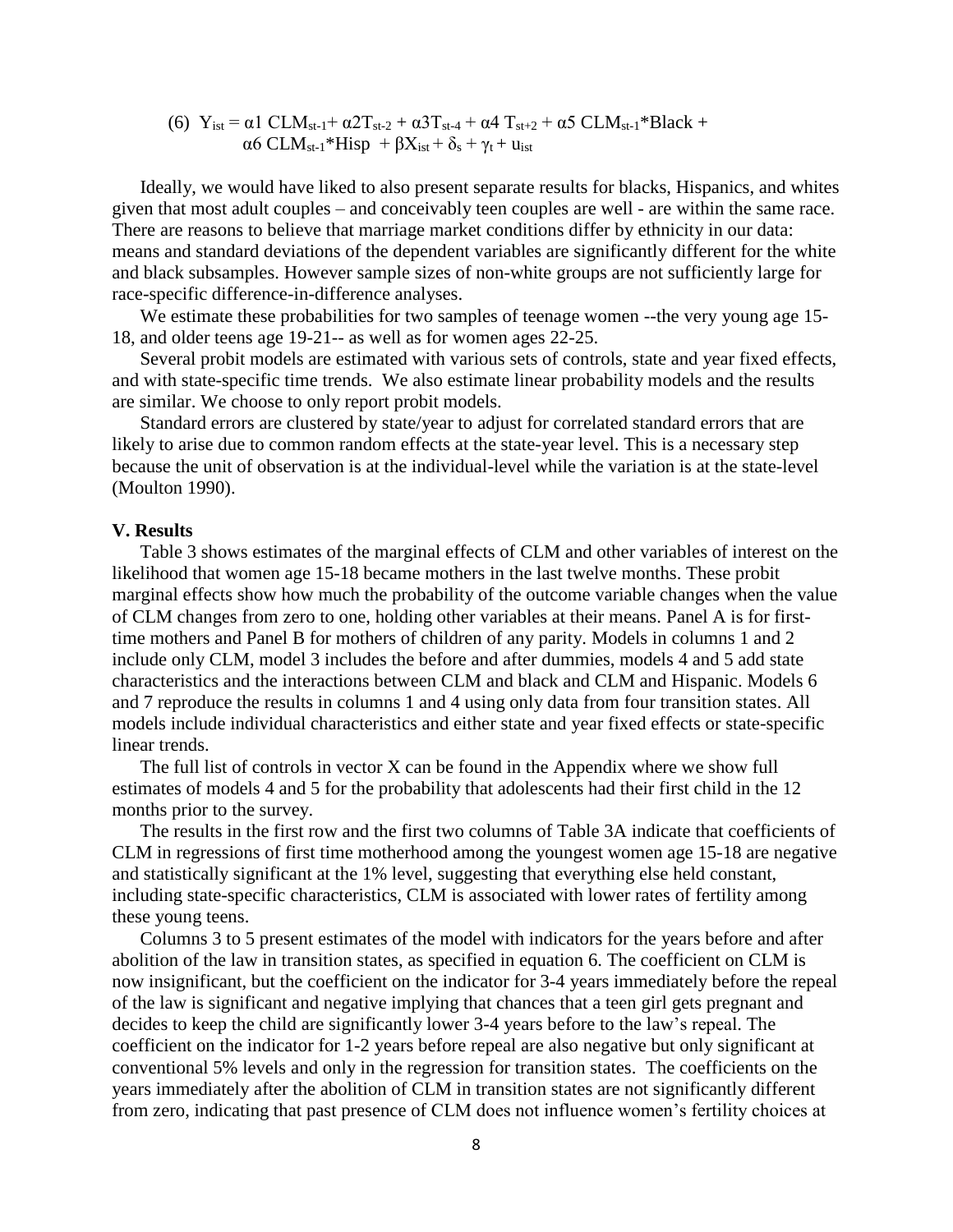present. Models 6 and 7 for transition states reaffirm the pattern found in the full sample: when only CLM the year before is included it has a negative effect on young teens' probability of becoming mothers, but that after accounting for the years prior and following the repeal, 3-4 years before the repeal is when first time pregnancies are the least likely to occur. Model 7 also suggests that there may be negative effects of 1 or 2 years before and after the repeal.

Panel B in Table 3 indicates that most of these findings also extend to the likelihood that young teens become mothers either for the first time or at higher parity. While CLM is associated negatively with the probability of young teens giving birth, the effect is focused on the two years preceding the abolition of the law.

In most regressions in Table 3 that include the interaction between CLM and Black it has a negative sign. In contrast we don't find significant differences in the effect of CLM on Hispanics and non-Hispanic whites.

Table 4 compares the results in columns 4 and 5 of Table 3 (for young teens ages 15 to 18) to results of similar regressions for two groups of older women: women 19 to 21 and 22 to 25. All significant CLM effects on younger teens are negative, but in the case of women older than 18 some of the CLM coefficients are positive. This is consistent with CLM causing more of a drop in fathers' willingness to cohabit with pregnant women younger than 18 relative to their willingness to cohabit with pregnant women older than 18. The positive coefficients of CLM 1-2 years before repeal, for women 19 to 25 having any child (Panel B), are consistent with CLM encouraging these women to request unilateral marriage to their own advantage.

*Summary of results in light of predictions in Section II.* Many of our regressions indicate that when CLM laws apply women are less likely to give birth. Consistent with prediction 2 we find negative CLM effects on birth probabilities of young teens ages 15 to 18 more so than for older teens ages 19 to 21 or women ages 22 to 25. For women above age 18 CLM effects are sometimes positive. We expected negative CLM effects to be stronger for first-time mothers than for all mothers (prediction 3) but that prediction does not get much support. As for prediction 4—stronger negative effects of CLM for blacks than for whites—it only gets support for young teens.

*Robustness checks*. Our results are robust to various changes in specification. We experimented with excluding New Hampshire, where CLM is available only in case of a partner's death, and Nebraska, where marriage age is 19 which is different from age 18 in other states. We also ran regressions in which we included foreign born women who may be less likely to be familiar with US laws but by doing so we increase the sample. Yet our main results are not sensitive to these changes. We also repeat out analysis using a different time frame: we estimate the probability that a woman had a child in the last 18 months. The results are very similar.

The difference-in-difference (DD) approach that we used for identification has been shown to suffer from a serial correlation problem. As a result, the standard errors of DD estimators are often underestimated and thus the statistical significance of the coefficients is overestimated. Following Bertrand, Duflo, and [Mullainathan](http://www.nber.org/people/sendhil_mullainathan) (2004), we attempt to deal with possible serial correlation of errors by estimating a panel data model using individual-level data aggregated by year/state cells. We compute these estimates and record the results in Table 5. First, we regress the binary birth data on personal characteristics. Then we calculate means of residuals by year/state and regress the mean of residuals on CLM, state characteristics, and state and year fixed effects. The coefficients of the linear probability models are of similar sign but less strong than the individual-level results.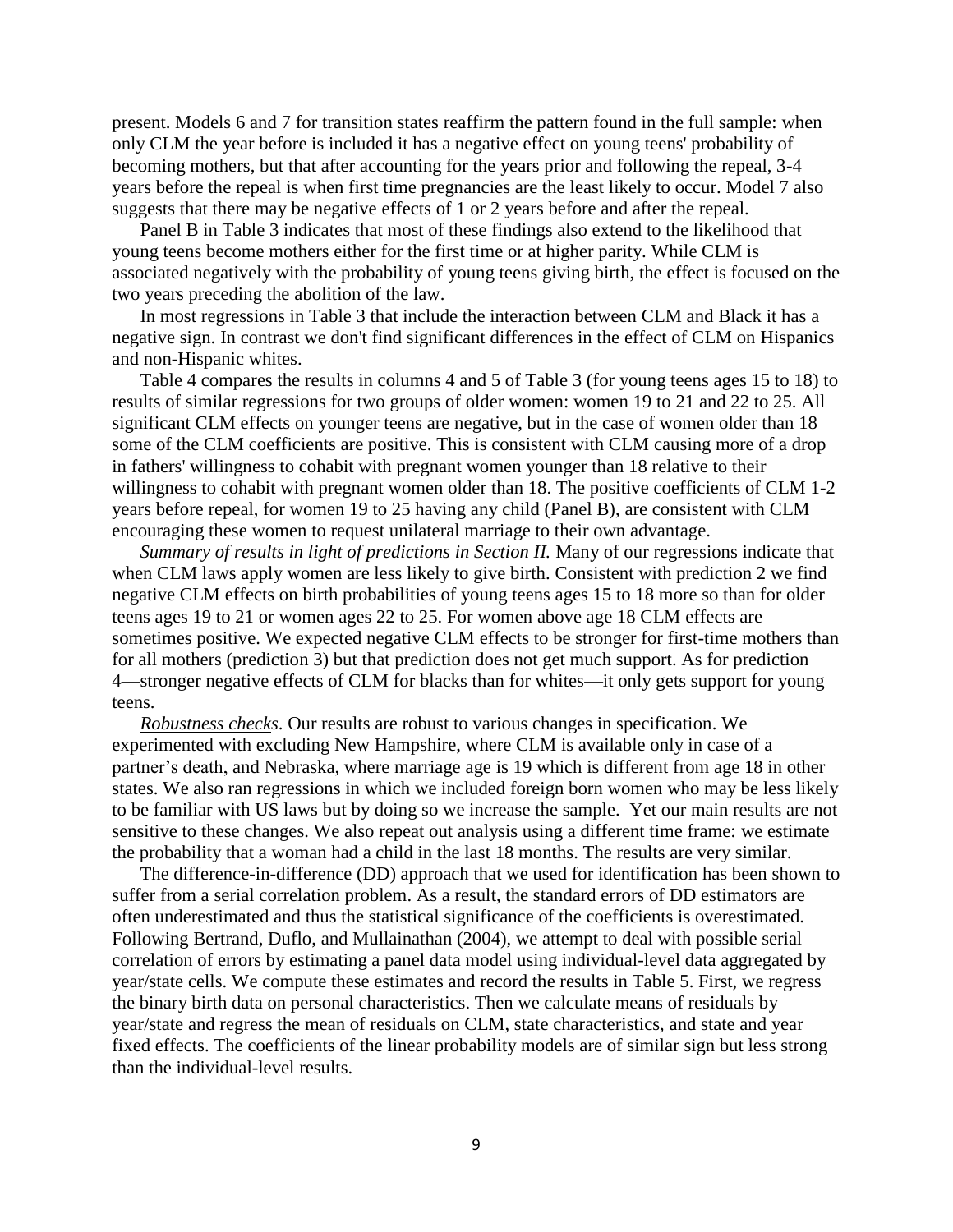# **VI. Conclusions**.

We analyzed whether the likelihood that women--including teens--became mothers over the last 12 months is linked to whether Common Law Marriage laws were effective in the state at the time of pregnancy. Our analyses of CPS data reveal that births to young teens age 15 to 18 were negatively affected by these laws: where and when the laws applied teens were significantly less likely to give birth, especially if they were black. This applied to both all births and first births. When we include dummies for CLM at various times around the timing of the repeal, it turns out that the likelihood of being a mother is most affected by availability of CLM between 1 and 4 years prior to the repeal. Effects of CLM on the likelihood that slightly older women, ages 19 to 21 and 22 to 25, become mothers are also often significantly different from zero but not as consistently negative.

These findings are consistent with our predictions based on a model of women as independent decision-makers influenced by costs and benefits of having a child under various legal regimes and also influenced by how CLM is likely to affect men's willingness to cohabit and to switch from cohabitation to marriage. We also predicted stronger negative effects for blacks than for whites, and found this to be the case for women age 15 to 18.

The finding that when CLM laws were effective young teens were less likely to become mothers implies that the repeal of CLM laws led to higher teen fertility. It follows that this repeal in four states does not explain the observed trend towards lower birth rates among teens. Nevertheless, should our finding be confirmed by further research it implies that CLM laws prevent births to very young teens ages 15 to 18, and therefore from this perspective should remain effective or reinstated where they were abolished. However, CLM laws also appear to delay gender convergence in labor supply (Grossbard and Vernon 2015) and to discourage couple formation among women at the conventional age of childbearing (ages 18 to 35, Grossbard and Vernon 2014). Whether the repeal of CLM laws is desirable should be carefully assessed based on further research and consideration of a variety of consequences that these laws seem to have on observed outcomes.

### **References**

- Becker, G. S. (1960), "An Economic Analysis of Fertility." In *Demographic and Economic Change in Developed Countries*, a Conference of the Universities--National Bureau Committee for Economic Research. Princeton, N.J.: Princeton University Press.
- Bellido, H. and M. Marcen (2014), "Divorce Laws and Fertility", *Labour Economics* 27:56-70.
- Bertrand, M., Duflo, E., and S. [Mullainathan](http://www.nber.org/people/sendhil_mullainathan) (2004), "How much should we trust difference-indifference estimates?" *The Quarterly Journal of Economics* 119(1):249-275.
- Dettling, L., and M. Kearney (2011), "House Prices and Birth Rates: The Impact of the Real Estate Market on the Decision to Have a Baby", NBER working paper 17485
- Drewianka, S. (2008), "Divorce Law and Family Formation", *J of Population Economics* 21:485-503.
- Ekert-Jaffe, O., and S. Grossbard (2008), "Does Community Property Discourage Unpartnered Births?" *European J of Political Economy* 24(1):25-40.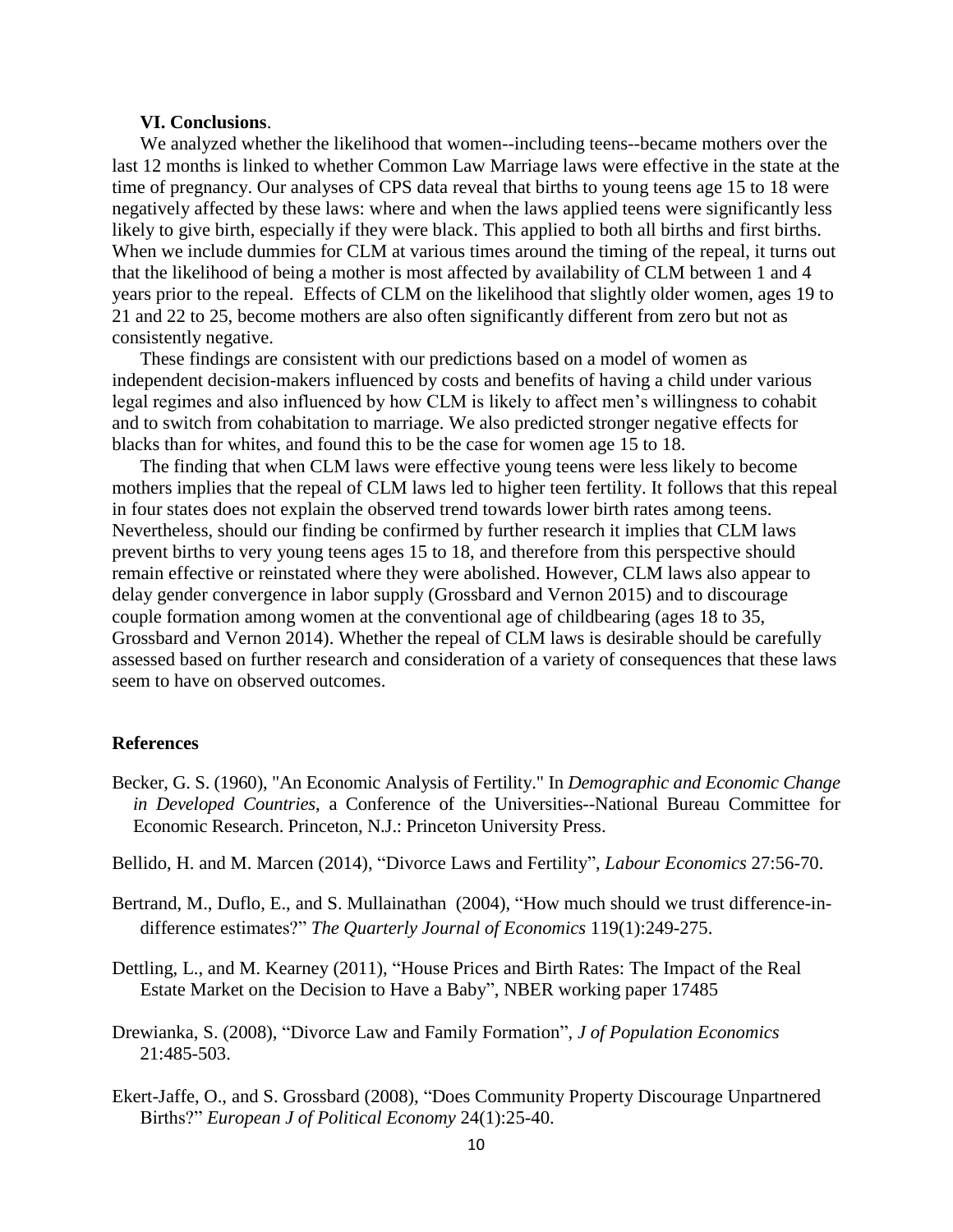- Fernández, R. and A. Fogli (2009), "Culture: An Empirical Investigation of Beliefs, Work, and Fertility" *American Economic Journal: Macroeconomics* 1(1):146-77.
- Grossbard, S. (2011), "Independent individual decision-makers in household models and the New Home Economics" in *Household Economic Behaviors* edited by J. Alberto Molina. New York: Springer.
- Grossbard, S. (2015), *The Marriage Motive*. New York: Springer.
- Grossbard, S. and V. Vernon (2014), "Common Law Marriage and Couple Formation" *IZA Journal of Labor Economics* 3:16.
- \_\_\_\_\_ (2015), Convergence in male-female labor supply and common law marriage" , *Research in Labor Economics*, *Volume on Gender Convergence in the Labor Market*, 41: 143-175.
- Hamilton, B. E., Martin, J. A., Osterman, M. J. K., & Curtin, S. C. (2014). "Births: Preliminary data for 2013. Hyattsville, MD: National Center for Health Statistics. Retrieved August 20, 2014, from http://www.cdc.gov/nchs/data/nvsr/nvsr63/nvsr63\_02.pdf
- Hoffman, S. D. and Maynard, R. A. (Eds.). (2008). Kids having kids: economic costs and social consequences of teen pregnancy (2nd ed.). Washington, DC: Urban Institute Press.
- Kearney, M. and P. B. Levine (2012). "Explaining Recent Trends in the U.S. Teen Birth Rate", NBER working paper 17964.
- Levine, P. B., D. Staiger,, T. J. Kane, and D. J. Zimmerman **(**1999). "Roe v Wade and American fertility". *Am J Public Health*. February; 89(2): 199–203.
- Lind, Goran. (2008). *Common Law Marriage: a Legal Institution for Cohabitation*. New York: Oxford University Press.
- Martin, J. A., Hamilton, B. E., & M. J. K. Osterman (2014). "Births in the United States", 2013. Hyattsville, MD.
- Martinez, G., Copen, C. E., & Abma, J. C. (2011). "Teenagers in the United States: sexual activity, contraceptive use, and childbearing, 2006-2010 National Survey of Family Growth." Washington, DC: National Center for Health Statistics. Retrieved August 6, 2014, from [http://www.cdc.gov/nchs/data/series/sr\\_23/sr23\\_031.pdf](http://www.cdc.gov/nchs/data/series/sr_23/sr23_031.pdf)
- Mechoulan, S. (2011), "The External Effects of Black Male Incarceration on Black Females", *Journal of Labor Economics*, Vol. 29, No. 1 (January), pp. 1-35
- Mincer, J. (1963), "Market Prices, Opportunity Costs, and Income Effects," in C. Christ (ed.) *Measurement in Economics*. Stanford, CA: Stanford University Press.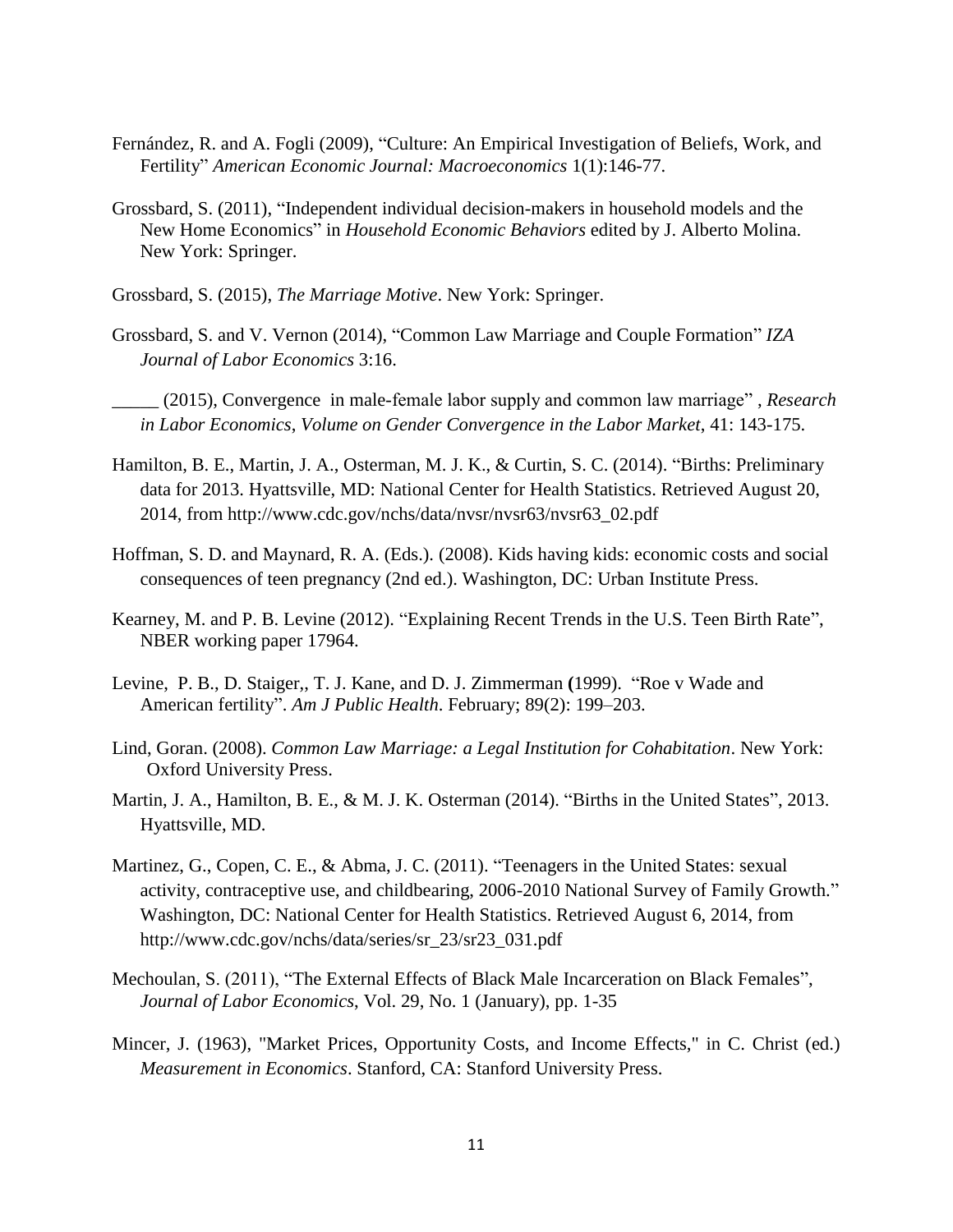- Mincy, R., S. Grossbard and C. Huang "An Economic Analysis of Co-Parenting Choices: Single Parent, Visiting Father, Cohabitation, Marriage", EconWPA papers in Labor and Demography #0505004, May 2005.
- Moore, K., Sacks, V., Manlove, J., & I. Sawhill, I. (2014), "What if" you earned a diploma and delayed parenthood?" Bethesda, MD: Child Trends. Retrieved August 20, 2014, from http://www.childtrends.org/wp-content/uploads/2014/12/2014- 27SocialGenomeDelayChildbearing.pdf
- Rosenzweig, M. (1999), "Welfare, Marital prospects, and Nonmarital Childbaring", *The Journal of Political Economy* 107(6, Part 2): S3-S32.
- Stevenson, B. (2007), "The Impact of Divorce Laws on Marriage: Specific Capital", *Journal of Labor Economics* 25:75-94.
- United Nations (2013). 2012 Demographic yearbook. New York, New York. Retrieved September 2014, from <http://unstats.un.org/unsd/demographic/products/dyb/dybsets/2012.pdf>
- Vespa, J., J. M. Lewis, and R. M. Kreider. "America's Families and Living Arrangements 2012", August 2013. Available at https://www.census.gov/prod/2013pubs/p20-570.pdf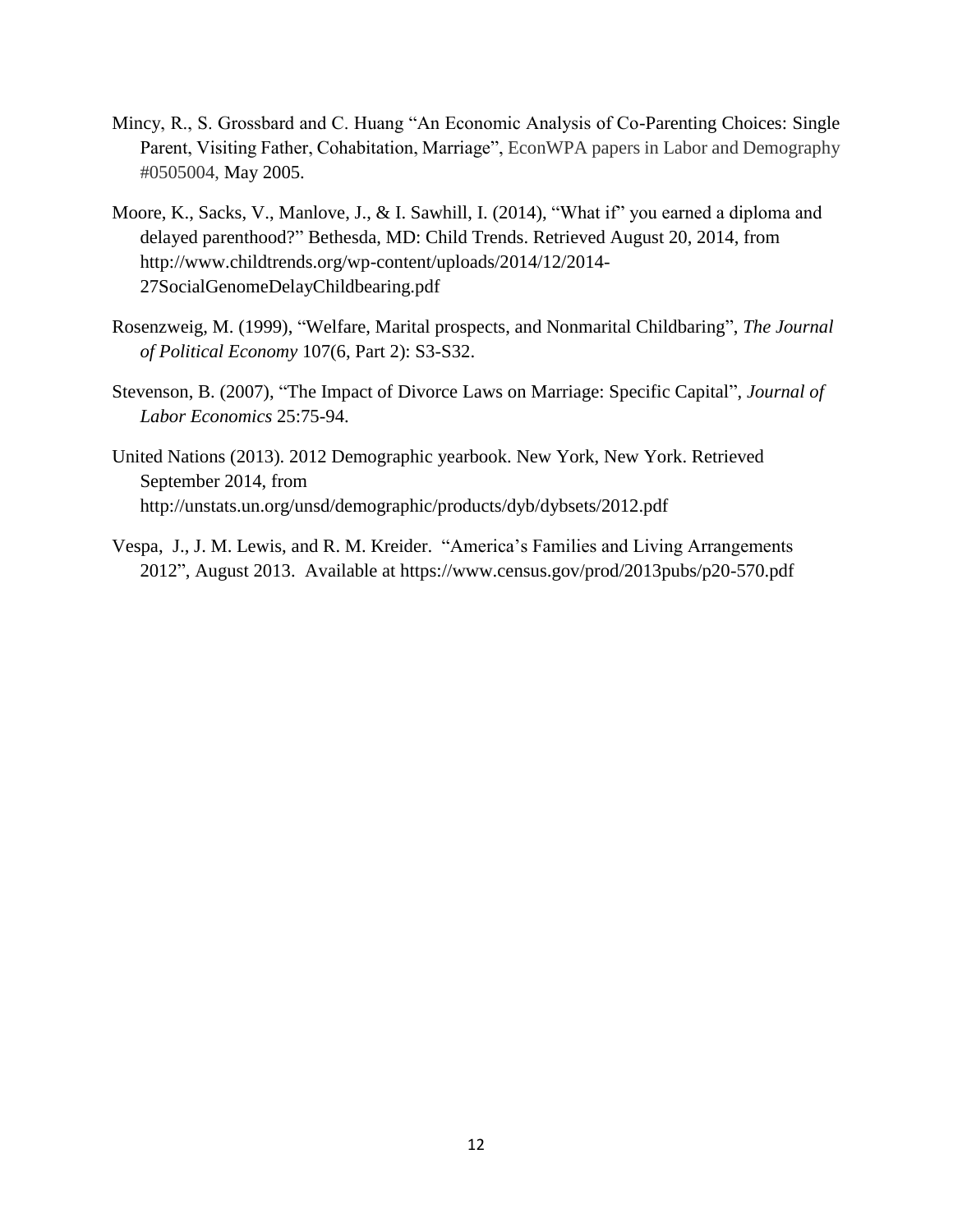**Figure 1. Percent of adolescent girls age 15-18 who ever gave birth and those who gave birth for the first time. June CPS 1990-2010.**





The data is weighted using survey weights. The sample in panel B excludes 1,300 girls who had a child more than 12 months prior to the survey.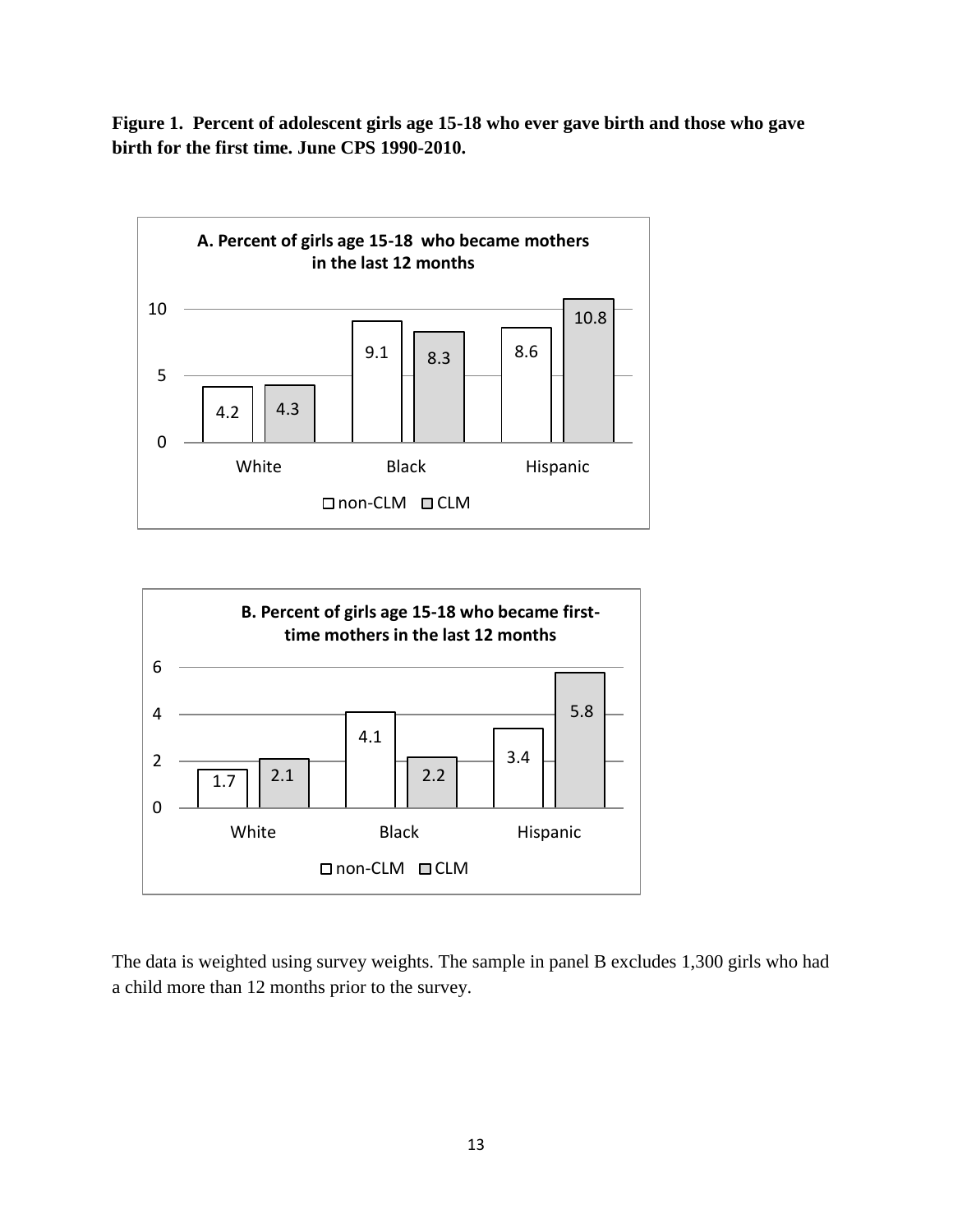

**Figure 2. Evolution of motherhood rates for women age 15-18, June CPS individual-level data 1990-2010. Transition states.**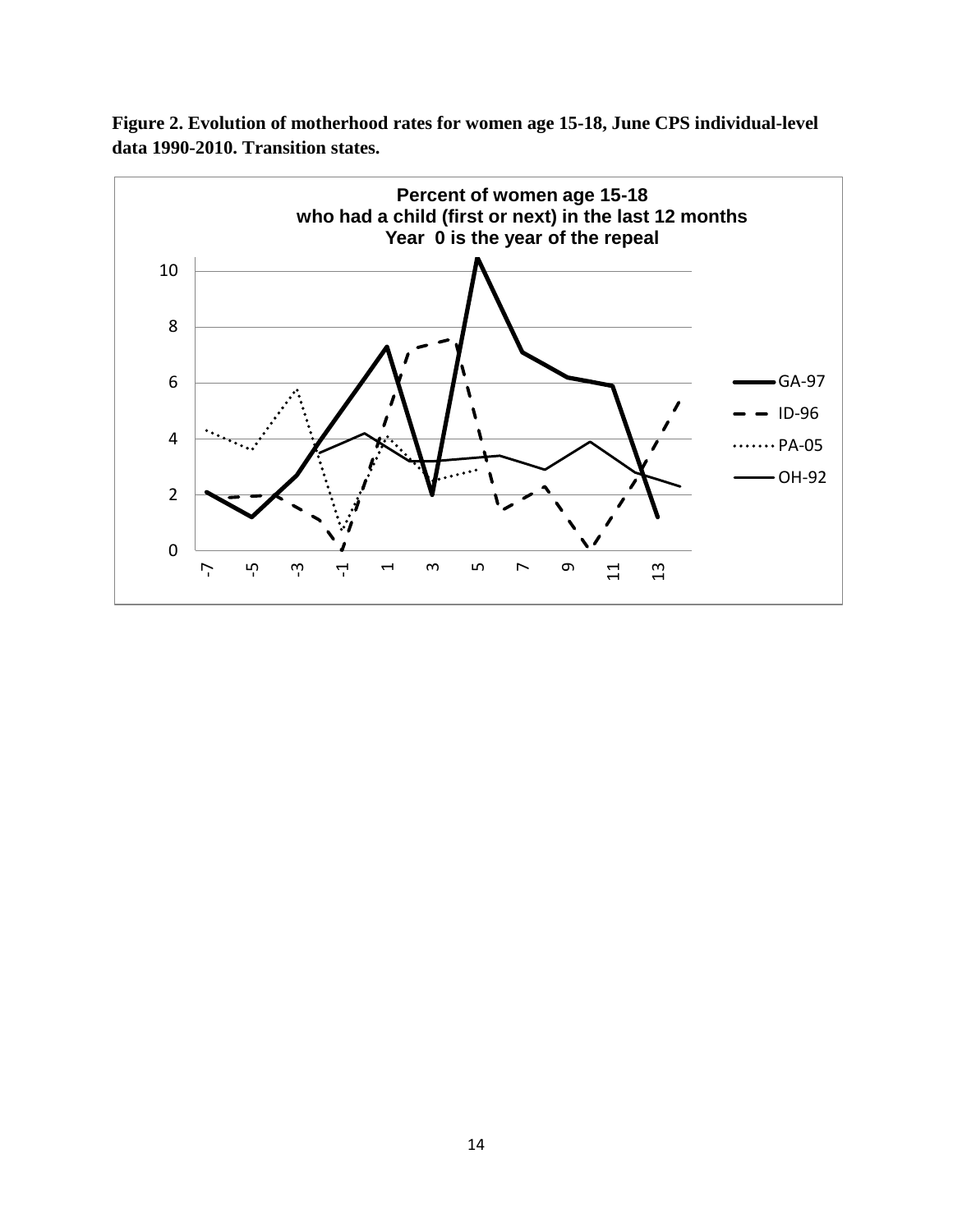|                                        | Age 15-18 |            | Age 19-21 |            | Age 21-25 |            |
|----------------------------------------|-----------|------------|-----------|------------|-----------|------------|
|                                        | non-CLM   | <b>CLM</b> | non-CLM   | <b>CLM</b> | non-CLM   | <b>CLM</b> |
| Ever had a child                       | 5.6       | 6.3        | 21.5      | 26.3       | 39.2      | 42.4       |
| Had a child in the past 12 months      | 3.7       | 4.2        | 8.2       | 10.7       | 10.3      | 11.6       |
| Had first child in the past 12 months  | 2.2       | 2.7        | 5.4       | 6.2        | 4.7       | 5.0        |
| Currently married                      | 1.2       | 1.8        | 10.6      | 14.8       | 29.8      | 36.2       |
| Ever married                           | 2.1       | 2.8        | 12.4      | 17.1       | 35.2      | 42.9       |
| African American                       | 16.1      | 16.3       | 15.8      | 15.1       | 15.4      | 13.5       |
| Hispanic                               | 13.8      | 18.7       | 13.5      | 18.1       | 14.5      | 18.8       |
| Asian                                  | 4.0       | 1.9        | 4.2       | 1.8        | 5.0       | 2.6        |
| Other                                  | 1.5       | 1.7        | 1.2       | 1.0        | 1.3       | 1.0        |
| Central city                           | 26.4      | 27.1       | 29.5      | 30.0       | 33.3      | 33.9       |
| Outside central city                   | 47.9      | 42.7       | 46.1      | 40.9       | 42.9      | 38.0       |
| Education: no high school              | 85.3      | 86.5       | 14.2      | 15.6       | 11.8      | 11.6       |
| Education: some college                | 4.6       | 3.2        | 53.2      | 50.5       | 35.9      | 36.7       |
| Education: college                     |           |            | 1.8       | 1.3        | 22.6      | 20.7       |
| Education: graduate                    |           |            |           |            | 2.1       | 2.0        |
| Highest educ in family: No high school | 9.0       | 10.9       |           |            |           |            |
| Highest educ in family: College        | 19.2      | 17.6       |           |            |           |            |
| Highest educ in family: Graduate       | 12.6      | 11.0       |           |            |           |            |
| <b>Observations</b>                    | 31,759    | 10,347     | 21,761    | 7,163      | 29,334    | 9,709      |

# **Table 1. Sample means by state's CLM status.**

Notes. Individual characteristics are from June CPS 1990-2010. Means in Panel A are weighted using survey weights, means in Panel B are unweighted.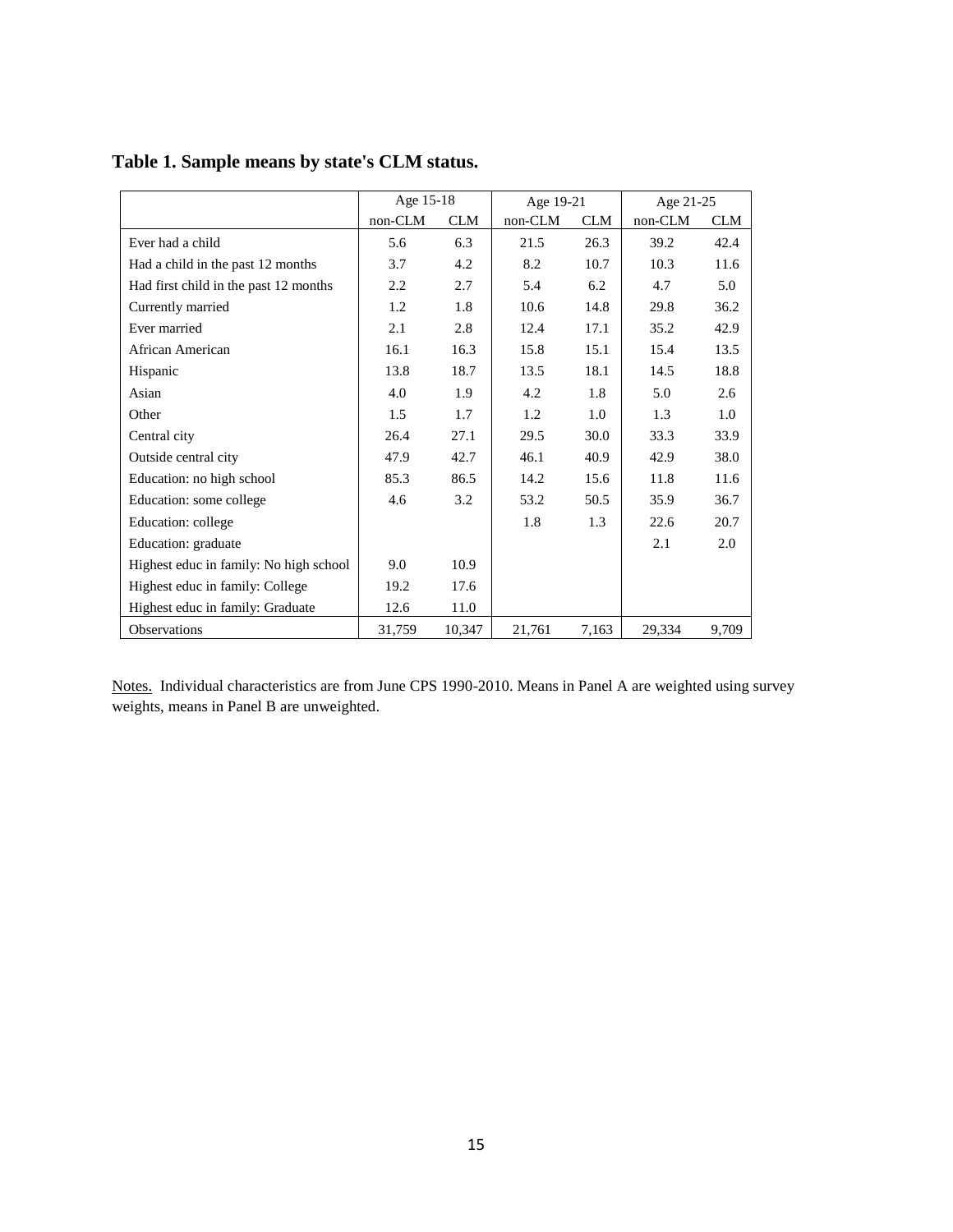| Variable                                         | Source                                                                                                                                                                             | non-<br><b>CLM</b> | <b>CLM</b> |
|--------------------------------------------------|------------------------------------------------------------------------------------------------------------------------------------------------------------------------------------|--------------------|------------|
| Unemployment rate <sup>#</sup>                   | BLS http://www.bls.gov/data/                                                                                                                                                       | 5.6                | 5.4        |
| Median household<br>income in 2010\$             | Table H-8 at<br>http://www.census.gov/hhes/www/income/data/historical/household/.                                                                                                  | 50,372             | 48,648     |
| Welfare benefits                                 | Maximum TANF+SNAP benefits for a family of two, in 2010 dollars<br>obtained from the University of Kentucky Center for Poverty Research<br>http://www.ukcpr.org/AvailableData.aspx | 738                | 697        |
| Sex ratio                                        |                                                                                                                                                                                    |                    |            |
|                                                  | Calculated from Census state population data by age found at                                                                                                                       | 1.06               | 1.05       |
| Share of black population                        | http://www.census.gov/popest/data/intercensal/state/state2010.html and                                                                                                             | 0.114              | 0.112      |
| Share of Hispanic                                | https://www.census.gov/popest/data/state/asrh/2012/SC-EST2012-                                                                                                                     |                    |            |
| population                                       | ALLDATA6.html                                                                                                                                                                      | 0.077              | 0.075      |
| Share of adults age $25+$<br>with college degree | Census: http://www.census.gov/hhes/socdemo/education/                                                                                                                              | 24.2               | 23.9       |
| <b>Observations</b>                              |                                                                                                                                                                                    | 937                | 338        |

**Table 2. Means of state-level characteristics.** 

**Note:** Sex ratios are calculated from Census state population estimates by dividing the number of men in each 5 year age group by the number of women who are 2 years younger. For example, in order to get a sex ratio for women aged 18-22, we divide the number of men aged 20-24 by the number of women aged 18-22. Sex ratios are calculated separately for white and black population and for the total population. 'Other race' is assigned sex ratios for total population.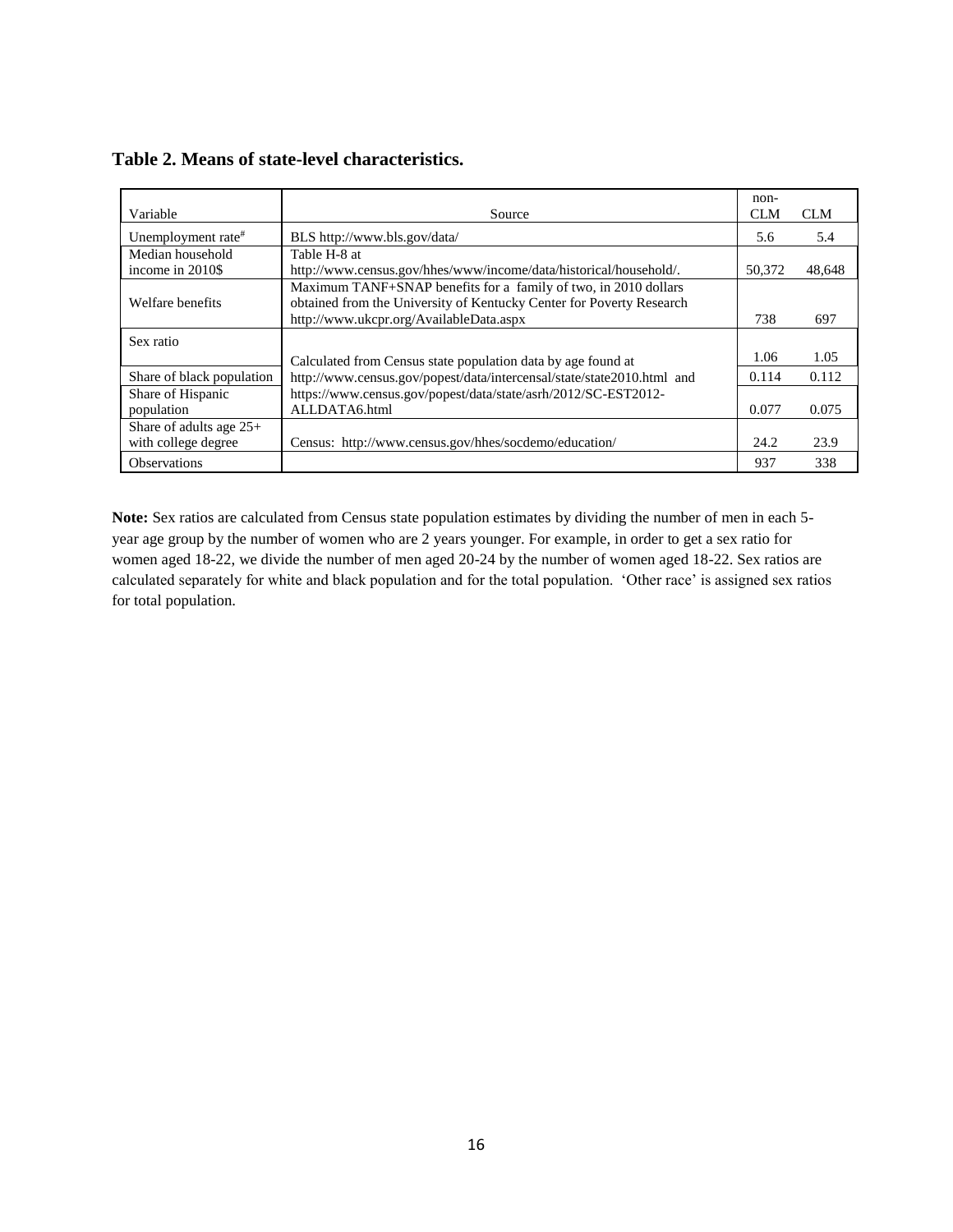**Table 3. Probit marginal effects of CLM on the probability that a woman age 15-18 had her first child (Panel A) or any child (Panel B) in the last 12 months.** 

|                                                                                   | All women     |                |               |                  |               | 4 transition states |               |  |
|-----------------------------------------------------------------------------------|---------------|----------------|---------------|------------------|---------------|---------------------|---------------|--|
|                                                                                   | 1             | $\overline{2}$ | 3             | 4                | 5             | 6                   | 7             |  |
| Panel A. Probability that a woman age 15-18 had her first child in last 12 months |               |                |               |                  |               |                     |               |  |
| CLM                                                                               | $-0.011$      | $-0.015$       | $-0.005$      | $-0.003$         | $-0.004$      | $-0.013$            | 0.015         |  |
|                                                                                   | $[0.003]$ *** | $[0.004]$ ***  | [0.007]       | [0.007]          | [0.014]       | $[0.004]$ ***       | [0.015]       |  |
| 3-4 years before repeal                                                           |               |                | $-0.011$      | $-0.01$          | $-0.01$       |                     | $-0.016$      |  |
|                                                                                   |               |                | $[0.003]$ *** | $[0.004]$ **     | $[0.005]$ **  |                     | $[0.003]***$  |  |
| 1-2 years before repeal                                                           |               |                | $-0.007$      | $-0.007$         | $-0.007$      |                     | $-0.012$      |  |
|                                                                                   |               |                | $[0.004]*$    | [0.004]          | [0.005]       |                     | $[0.002]$ *** |  |
| 1-2 years after repeal                                                            |               |                | $-0.002$      | $-0.003$         | $-0.004$      |                     | $-0.008$      |  |
|                                                                                   |               |                | [0.003]       | [0.003]          | [0.004]       |                     | $[0.002]$ *** |  |
| CLM * Black                                                                       |               |                |               | $-0.01$          | $-0.01$       |                     | $-0.009$      |  |
|                                                                                   |               |                |               | $[0.002]$ ***    | $[0.002]$ *** |                     | $[0.005]$ *   |  |
| CLM * Hispanic                                                                    |               |                |               | $\boldsymbol{0}$ | $\mathbf{0}$  |                     |               |  |
|                                                                                   |               |                |               | [0.004]          | [0.004]       |                     |               |  |
| <b>Observations</b>                                                               | 40,811        | 40,811         | 40,811        | 40,811           | 40,811        | 4,075               | 4,019         |  |
| Panel B. Probability that a woman age 15-18 had a child in last 12 months         |               |                |               |                  |               |                     |               |  |
| <b>CLM</b>                                                                        | $-0.012$      | $-0.021$       | $-0.008$      | $-0.005$         | $-0.019$      | $-0.016$            | 0.004         |  |
|                                                                                   | $[0.005]$ **  | $[0.008]**$    | [0.008]       | [0.009]          | [0.014]       | $[0.006]$ ***       | [0.017]       |  |
| 3-4 years before repeal                                                           |               |                | $-0.001$      | $-0.001$         | 0.014         |                     | $-0.011$      |  |
|                                                                                   |               |                | [0.010]       | [0.010]          | [0.010]       |                     | [0.010]       |  |
| 1-2 years before repeal                                                           |               |                | $-0.025$      | $-0.024$         | $-0.02$       |                     | $-0.025$      |  |
|                                                                                   |               |                | $[0.003]$ *** | $[0.003]$ ***    | $[0.004]$ *** |                     | $[0.003]$ *** |  |
| 1-2 years after repeal                                                            |               |                | 0.004         | 0.003            | 0.003         |                     | $-0.004$      |  |
|                                                                                   |               |                | [0.005]       | [0.005]          | [0.008]       |                     | [0.007]       |  |
| CLM * Black                                                                       |               |                |               | $-0.015$         | $-0.015$      |                     | $-0.01$       |  |
|                                                                                   |               |                |               | $[0.005]$ ***    | $[0.005]$ *** |                     | [0.010]       |  |
| CLM * Hispanic                                                                    |               |                |               | $-0.004$         | $-0.003$      |                     | $-0.016$      |  |
|                                                                                   |               |                |               | [0.006]          | [0.006]       |                     | [0.014]       |  |
| Observations                                                                      | 42,106        | 42,106         | 42,106        | 42,106           | 42,106        | 4,417               | 4,417         |  |
| State characteristics                                                             |               |                |               | X                | $\mathbf X$   |                     | X             |  |
| Year, state fixed                                                                 |               |                |               |                  |               |                     |               |  |
| effects                                                                           | $\mathbf X$   |                | $\mathbf X$   | X                | $\mathbf X$   | X                   | X             |  |
| State-specific trends                                                             |               | X              |               |                  | $\mathbf X$   |                     |               |  |

Notes: All regressions include demographic controls. Robust standard errors in brackets. Standard errors are clustered by state-year. \* significant at 10%; \*\* significant at 5%; \*\*\* significant at 1%. Sample: women age 15- 18 from June CPS 1990-2010; women who had a child prior to 12 month before the survey are removed in Panel B because they cannot become first time mothers; this does not alter results. Only 589 girls in this age group are married; excluding them does not alter results.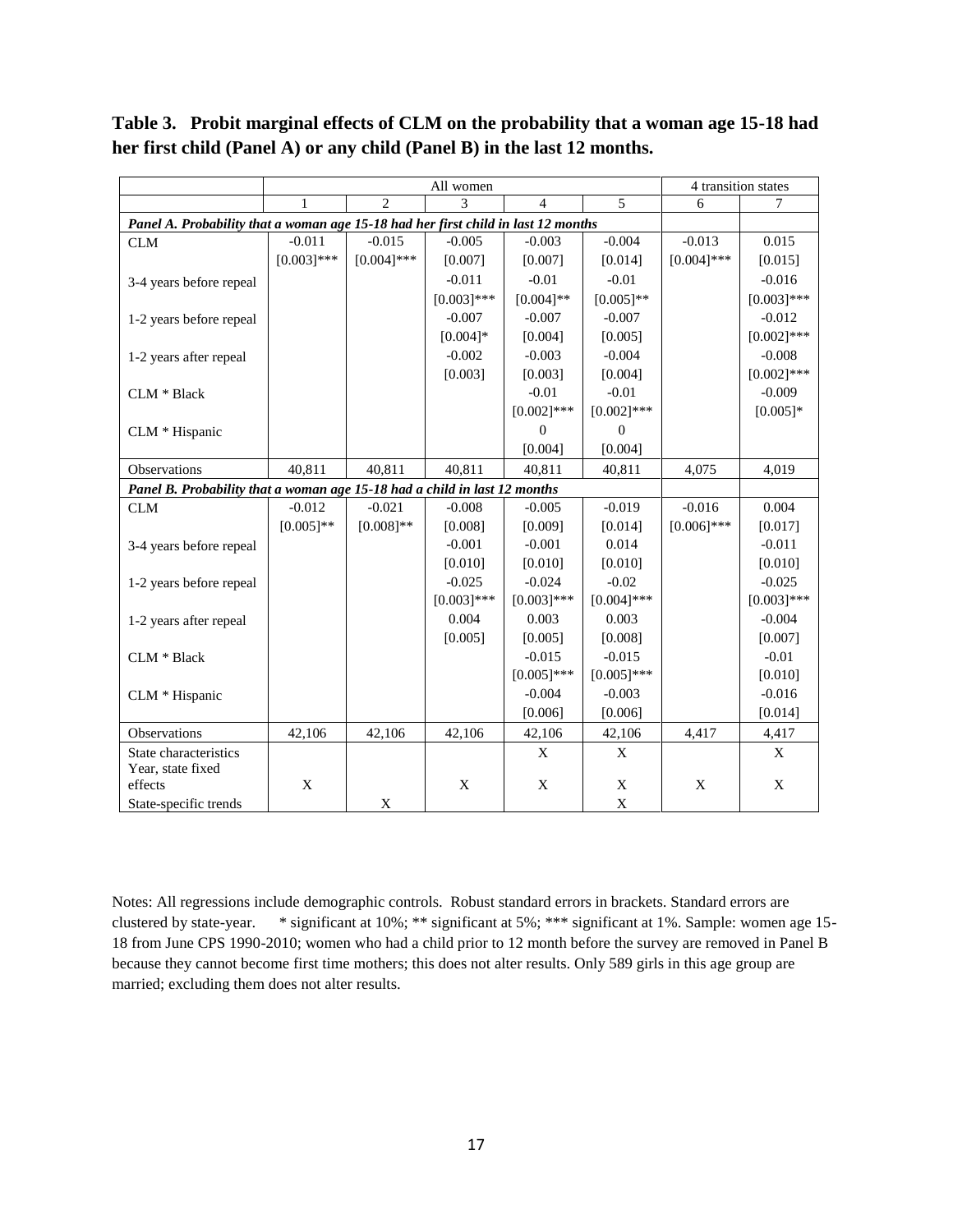**Table 4. Probit marginal effects of CLM on the probability that a woman had first, any child (first or any) in last 12 months.**

|                                                                         | Age 15-18      |               | Age 19-21   |               | Age 22-25      |               |  |  |
|-------------------------------------------------------------------------|----------------|---------------|-------------|---------------|----------------|---------------|--|--|
| Panel A. Probability that a woman had her first child in last 12 months |                |               |             |               |                |               |  |  |
| <b>CLM</b>                                                              | $-0.003$       | $-0.004$      | 0           | 0.03          | $\theta$       | 0.065         |  |  |
|                                                                         | [0.007]        | [0.014]       | [0.016]     | [0.036]       | [0.021]        | [0.071]       |  |  |
| 3-4 years before repeal                                                 | $-0.01$        | $-0.01$       | 0.023       | $-0.005$      | 0.023          | 0.002         |  |  |
|                                                                         | $[0.004]$ **   | $[0.005]$ **  | [0.027]     | [0.016]       | [0.026]        | [0.032]       |  |  |
| 1-2 years before repeal                                                 | $-0.007$       | $-0.007$      | $-0.016$    | $-0.027$      | 0.034          | $-0.008$      |  |  |
|                                                                         | [0.004]        | [0.005]       | $[0.008]*$  | $[0.010]$ *** | [0.027]        | [0.031]       |  |  |
| 1-2 years after repeal                                                  | $-0.003$       | $-0.004$      | 0.017       | 0.014         | $-0.015$       | $-0.006$      |  |  |
|                                                                         | [0.003]        | [0.004]       | [0.017]     | [0.017]       | [0.011]        | [0.014]       |  |  |
| CLM * Black                                                             | $-0.01$        | $-0.01$       | 0.01        | 0.008         | 0.001          | 0.003         |  |  |
|                                                                         | $[0.002]$ ***  | $[0.002]$ *** | [0.015]     | [0.014]       | [0.018]        | [0.019]       |  |  |
| CLM * Hispanic                                                          | $\overline{0}$ | $\Omega$      | 0.016       | 0.016         | $-0.012$       | $-0.011$      |  |  |
|                                                                         | [0.004]        | [0.004]       | [0.015]     | [0.015]       | [0.010]        | [0.010]       |  |  |
| Observations                                                            | 40,811         | 40,811        | 24,154      | 24,154        | 25,293         | 25,293        |  |  |
| Panel B. Probability that a woman had a child in last 12 months         |                |               |             |               |                |               |  |  |
| <b>CLM</b>                                                              | $-0.005$       | $-0.019$      | $-0.008$    | $-0.049$      | $-0.006$       | 0.19          |  |  |
|                                                                         | [0.009]        | [0.014]       | [0.016]     | $[0.018]***$  | [0.022]        | $[0.055]$ *** |  |  |
| 3-4 yeard before repeal                                                 | $-0.001$       | 0.014         | 0.015       | 0.03          | 0.017          | $-0.047$      |  |  |
|                                                                         | [0.010]        | [0.010]       | [0.027]     | [0.035]       | [0.023]        | $[0.008]$ *** |  |  |
| 1-2 years before repeal                                                 | $-0.024$       | $-0.02$       | 0.044       | 0.089         | 0.058          | $-0.038$      |  |  |
|                                                                         | $[0.003]$ ***  | $[0.004]$ *** | $[0.017]**$ | $[0.035]$ *** | $[0.024]$ **   | $[0.013]***$  |  |  |
| 1-2 years after repeal                                                  | 0.003          | 0.003         | 0.028       | 0.008         | $\overline{0}$ | 0.035         |  |  |
|                                                                         | [0.005]        | [0.008]       | [0.018]     | [0.016]       | [0.016]        | $[0.020]*$    |  |  |
| $CLM * Black$                                                           | $-0.015$       | $-0.015$      | 0.034       | 0.033         | $-0.001$       | $\theta$      |  |  |
|                                                                         | $[0.005]$ ***  | $[0.005]$ *** | $[0.018]*$  | $[0.017]*$    | [0.015]        | [0.015]       |  |  |
| CLM * Hispanic                                                          | $-0.004$       | $-0.003$      | 0.027       | 0.026         | 0.002          | 0.001         |  |  |
|                                                                         | [0.006]        | [0.006]       | [0.018]     | [0.018]       | [0.010]        | [0.010]       |  |  |
| Observations                                                            | 42,106         | 42,106        | 28,924      | 28,924        | 39,043         | 39,043        |  |  |

Notes: All regressions include demographic controls, as well as either state and year effects or state-specific trends. Robust standard errors in brackets. \* significant at 10%; \*\* significant at 5%; \*\*\* significant at 1%. Sample: women age 15-18 from June CPS 1990-2010.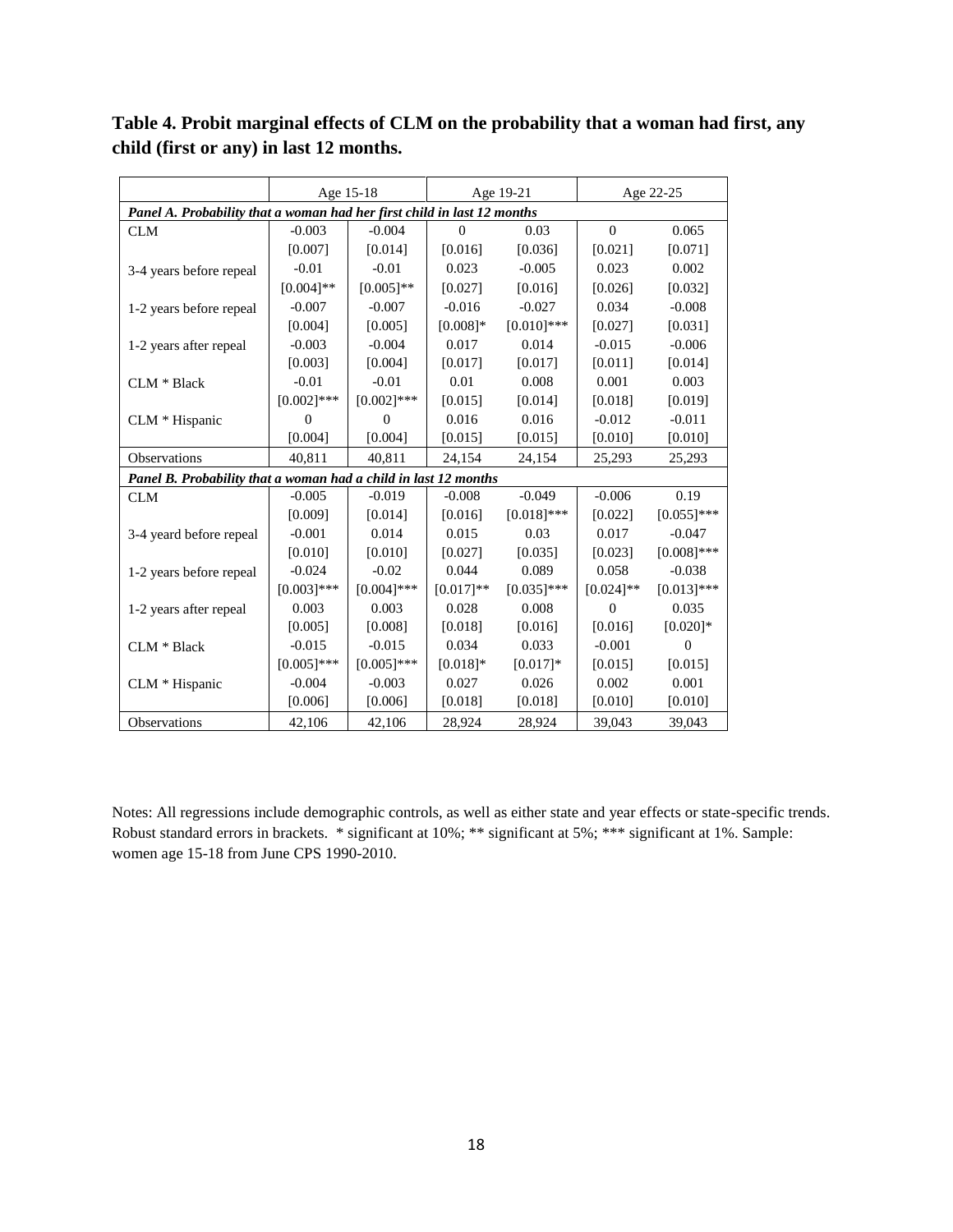|                                                   | Age 15-18               |                         |             | Age 19-21      |             |                         |                |                         |
|---------------------------------------------------|-------------------------|-------------------------|-------------|----------------|-------------|-------------------------|----------------|-------------------------|
|                                                   | $\mathbf{1}$            | $\mathfrak{D}$          | 3           | $\overline{4}$ | 5           | 6                       | $\overline{7}$ | 8                       |
| Panel A. Probability that a woman had first child |                         |                         |             |                |             |                         |                |                         |
| <b>CLM</b>                                        | $-0.008$                | $-0.017$                | $-0.007$    | $-0.016$       | 0.004       | $-0.014$                | 0.017          | 0.026                   |
|                                                   | [0.010]                 | [0.015]                 | [0.013]     | [0.024]        | [0.019]     | [0.029]                 | [0.023]        | [0.046]                 |
| 3-4 years before repeal                           |                         |                         | $-0.007$    | $-0.005$       |             |                         | $-0.002$       | $-0.013$                |
|                                                   |                         |                         | [0.014]     | [0.017]        |             |                         | [0.027]        | [0.033]                 |
| 1-2 years before repeal                           |                         |                         | 0.003       | 0.005          |             |                         | $-0.071$       | $-0.089$                |
|                                                   |                         |                         |             |                |             |                         | $[0.032]*$     |                         |
|                                                   |                         |                         | [0.016]     | [0.021]        |             |                         | ∗              | $[0.041]$ **            |
| 1-2 years after repeal                            |                         |                         | 0.007       | 0.009          |             |                         | $-0.008$       | $-0.006$                |
|                                                   |                         |                         | [0.013]     | [0.016]        |             |                         | [0.026]        | [0.031]                 |
| CLM * Black                                       | $-0.055$                | $-0.026$                | $-0.037$    | 0.001          | 0.031       | 0.051                   | 0.023          | 0.041                   |
|                                                   | $[0.033]*$              | [0.042]                 | [0.033]     | [0.043]        | [0.065]     | [0.075]                 | [0.065]        | [0.076]                 |
| CLM * Hispanic                                    | 0.053                   | 0.109                   | 0.011       | 0.091          | 0.234       | 0.326                   | 0.213          | 0.372                   |
|                                                   |                         |                         |             |                | $[0.111]$ * | $[0.123]$ **            | $[0.096]*$     | $[0.113]$ **            |
|                                                   | [0.057]                 | [0.067]                 | [0.051]     | [0.067]        | $\ast$      | $\ast$                  | $\ast$         | $\ast$                  |
| R-squared                                         | 0.14                    | 0.21                    | 0.17        | 0.25           | 0.17        | 0.24                    | 0.21           | 0.28                    |
| State characteristics                             | $\bar{X}$               | $\mathbf X$             | $\mathbf X$ | $\mathbf X$    | $\mathbf X$ | $\mathbf X$             | $\mathbf X$    | $\mathbf X$             |
| Year, state fixed                                 |                         |                         |             |                |             |                         |                |                         |
| effects                                           | $\mathbf X$             |                         | $\mathbf X$ |                | X           |                         | $\mathbf X$    |                         |
| State-specific trends                             |                         | $\mathbf X$             |             | $\mathbf X$    |             | X                       |                | $\mathbf X$             |
| Panel B. Probability that a woman had a child     |                         |                         |             |                |             |                         |                |                         |
| CLM                                               | $-0.012$                | $-0.016$                | $-0.003$    | $-0.017$       | 0.021       | $-0.001$                | 0.002          | $-0.016$                |
|                                                   | [0.009]                 | [0.015]                 | [0.014]     | [0.027]        | [0.017]     | [0.027]                 | [0.025]        | [0.048]                 |
| 3-4 years before repeal                           |                         |                         | $-0.003$    | $-0.002$       |             |                         | $-0.002$       | $-0.002$                |
|                                                   |                         |                         | [0.015]     | [0.019]        |             |                         | [0.028]        | [0.034]                 |
| 1-2 years before repeal                           |                         |                         | $-0.006$    | $-0.005$       |             |                         | $-0.029$       | $-0.026$                |
|                                                   |                         |                         | [0.018]     | [0.023]        |             |                         | [0.033]        | [0.041]                 |
| 1-2 years after repeal                            |                         |                         | 0.011       | 0.012          |             |                         | 0.002          | $-0.009$                |
|                                                   |                         |                         | [0.015]     | [0.018]        |             |                         | [0.027]        | [0.032]                 |
| CLM * Black                                       | $-0.056$                | $-0.011$                | $-0.033$    | 0.028          | 0.078       | 0.049                   | 0.081          | 0.063                   |
|                                                   | [0.038]                 | [0.050]                 | [0.038]     | [0.050]        | [0.064]     | [0.075]                 | [0.065]        | [0.075]                 |
| CLM * Hispanic                                    | 0.03                    | 0.069                   | 0.023       | 0.105          | 0.103       | 0.137                   | 0.14           | 0.224                   |
|                                                   | [0.065]                 | [0.078]                 | [0.058]     | [0.076]        | [0.113]     | [0.124]                 | [0.095]        | $[0.113]$ **            |
| R-square                                          | 0.2                     | 0.26                    | 0.21        | 0.26           | 0.2         | 0.3                     | 0.21           | 0.3                     |
| State characteristics                             | $\overline{\mathrm{X}}$ | $\overline{\mathrm{X}}$ | X           | $\bar{X}$      | X           | $\overline{\mathrm{X}}$ | X              | $\overline{\mathbf{X}}$ |
| Year, state fixed                                 |                         |                         |             |                |             |                         |                |                         |
| effects                                           | $\mathbf X$             |                         | X           |                | $\mathbf X$ |                         | X              |                         |
| State-specific trends                             |                         | $\mathbf X$             |             | $\mathbf X$    |             | $\mathbf X$             |                | $\mathbf X$             |
| Observations                                      | 561                     | 561                     | 561         | 561            | 561         | 561                     | 561            | 561                     |

Table 5. Robustness check: OLS estimates of linear probability models with data aggregated by state/year.

Notes: To obtain these estimates, we first regress data on individual-level controls and collect residuals. Then we compute average residuals by year and state, and regress them on state characteristics and year and state fixed effect or year fixed effects and state time trends.